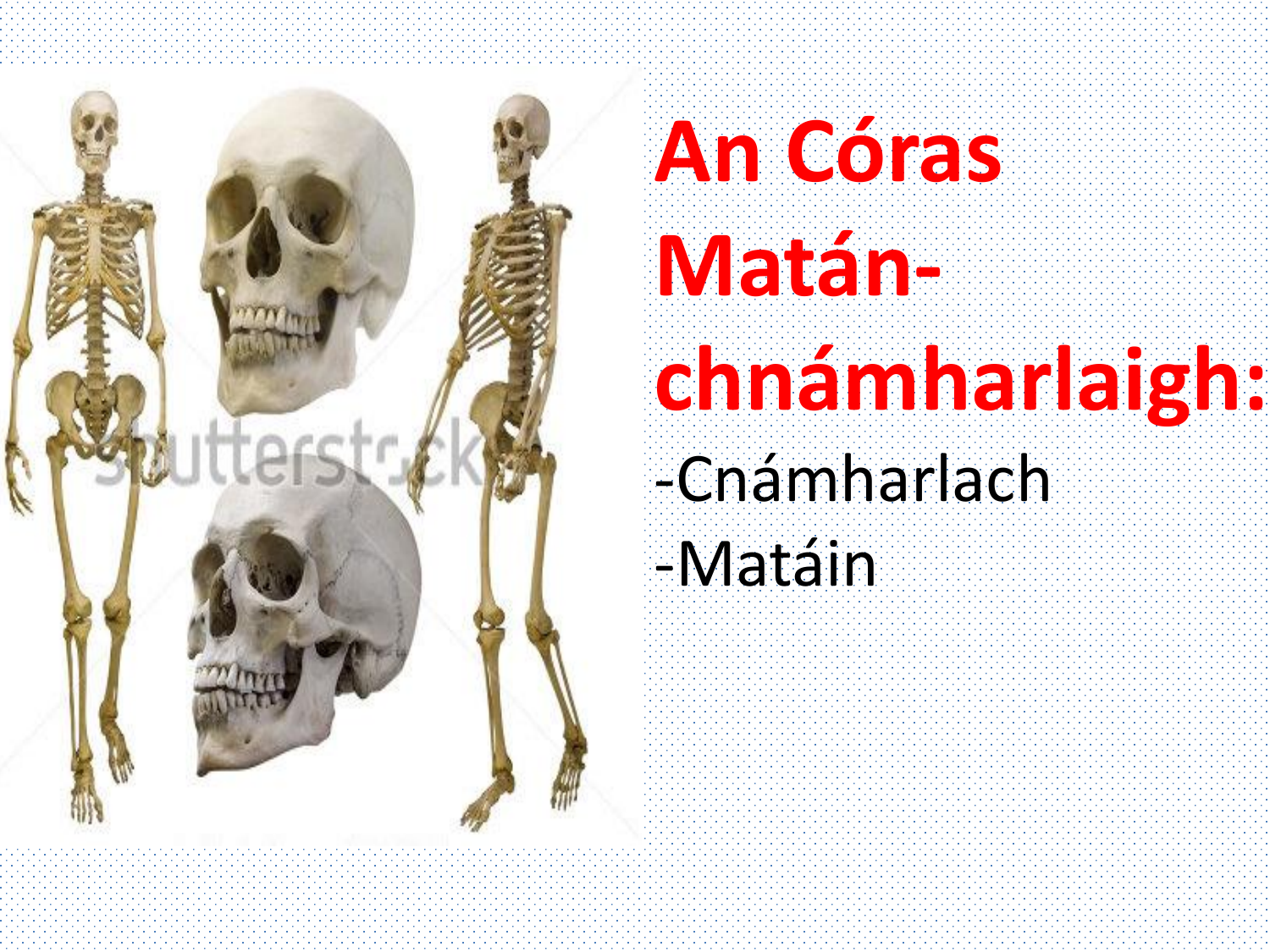# **(a) Feidhmeanna an Chnámharlaigh**

- **1. Tacaíocht & cruth** don chorp
- **2. Cosaint** na horgáin bhoga.
- M.sh.: Cosnaíonn \_\_\_\_\_\_\_\_\_\_ an inchinn,
- cosnaíonn \_\_\_\_\_\_\_\_ na scamhóga
- **3. Gluaiseacht** Crapann
	- \_\_\_\_\_\_\_\_\_ atá greamaithe leis na
- cnámha & tarraingíonn siad ar
- na cnámha.
- 4. Fuilchealla a dhéanamh san

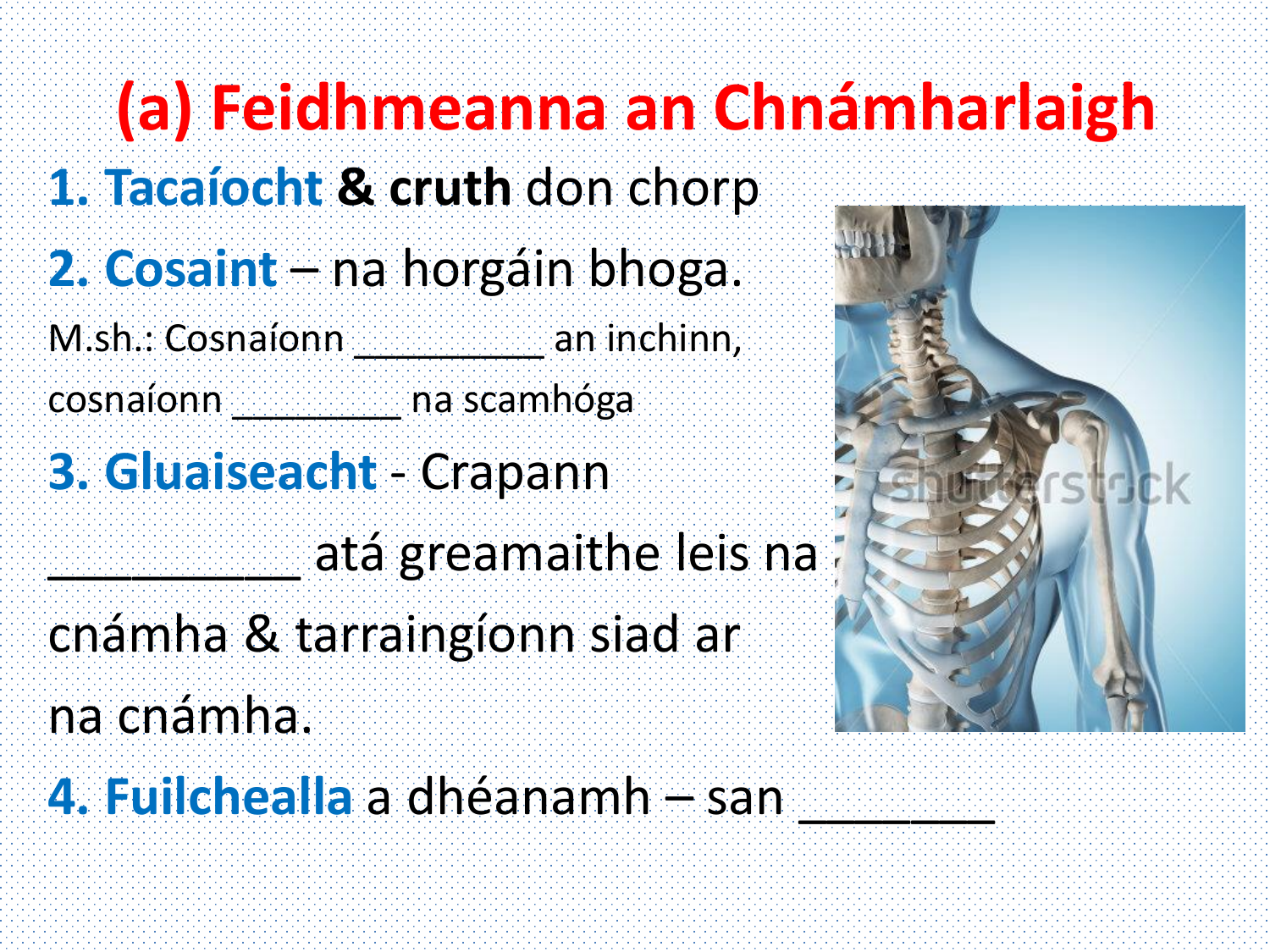# **(b) Struchtúr an Chnámharlaigh**

Córas cnámharlaigh: déanta as cnámha, ailt, matáin, teannáin, ballnaisc & loingeáin.

**\*Cnámha**: Tá 206 cnámh i nduine fásta. Is as fíochán

cnáimhe & fíochán loingeáin

a bhfuil an chuid is mó den

chnámharlach déanta.

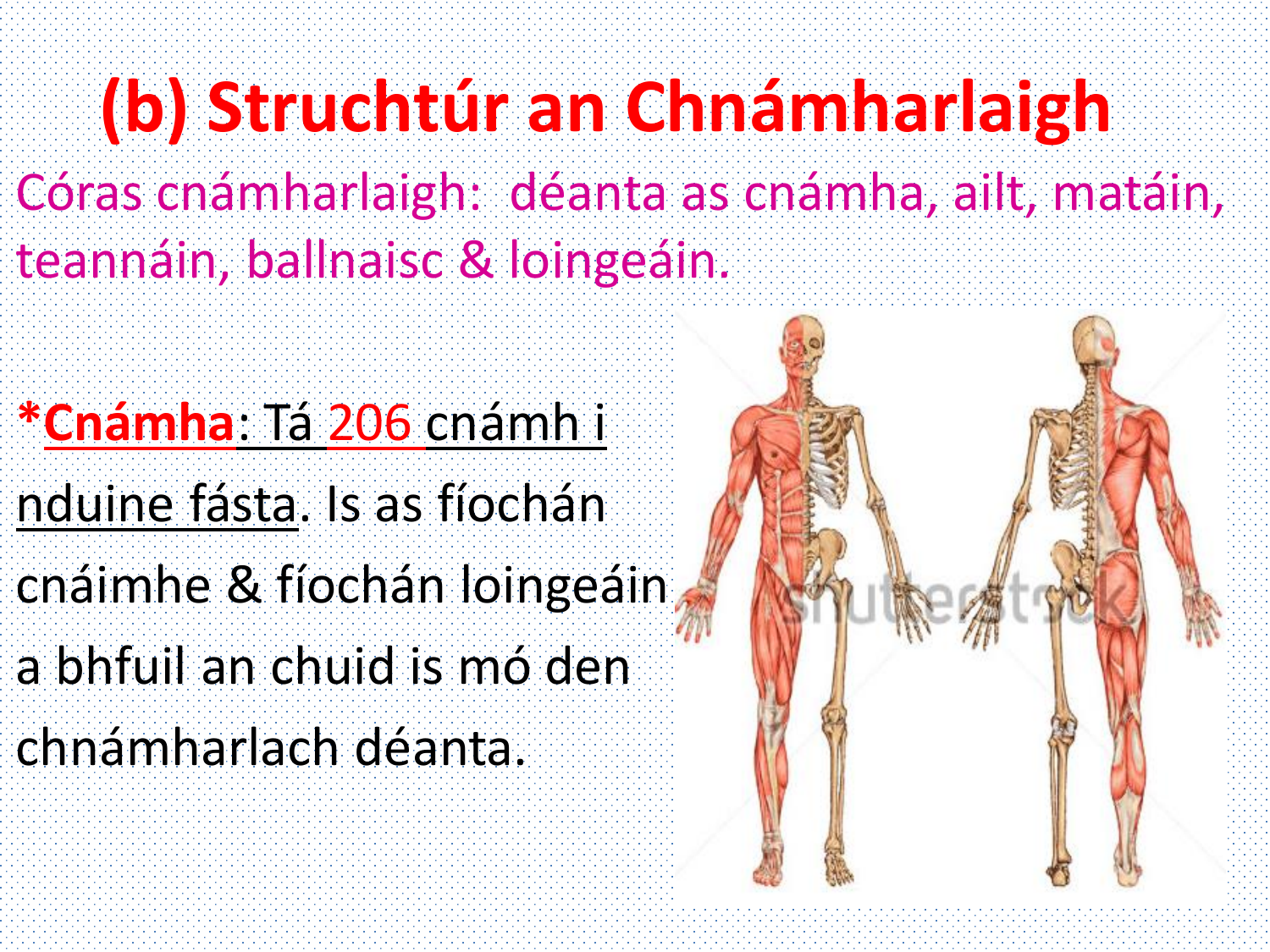

- *Ballnasc: Nascann ballnasc cnámh le cnámh*
- **Teannán**: Nascann teannán matán le cnámh

#### Alt an Chromáin

shutterstr.c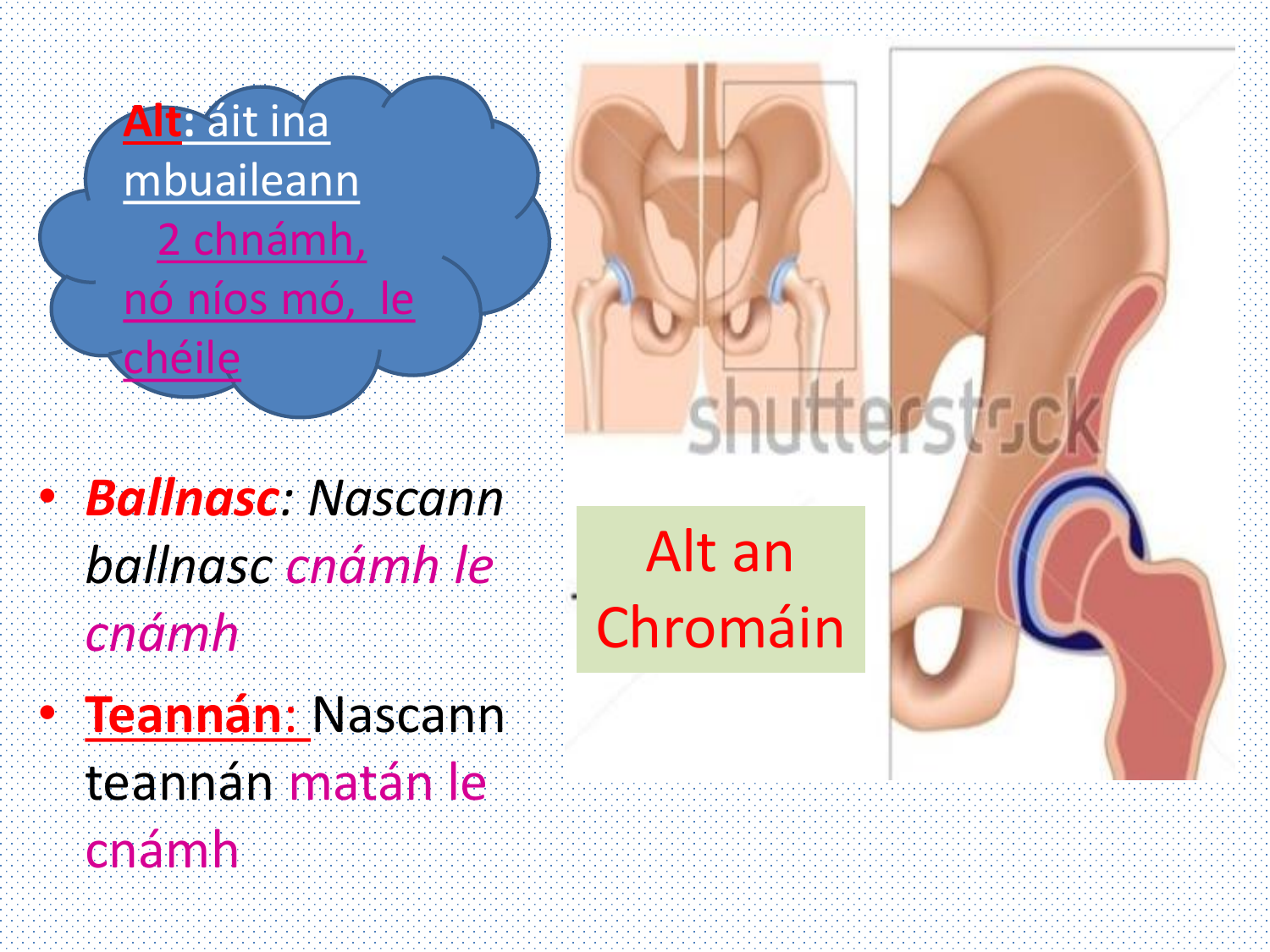# **An Cnámharlach:**

- **1. An Cnámharlach Aiseach**
- An bhlaosc
- Na veirteabraí
- (an colún veirteabrach)
- Creat na n-easnacha
- **2. An Chreatlach Aipindiceach**
- Na géaga

- Na criosanna a cheanglaíonn na géaga leis an gcreatlach aiseach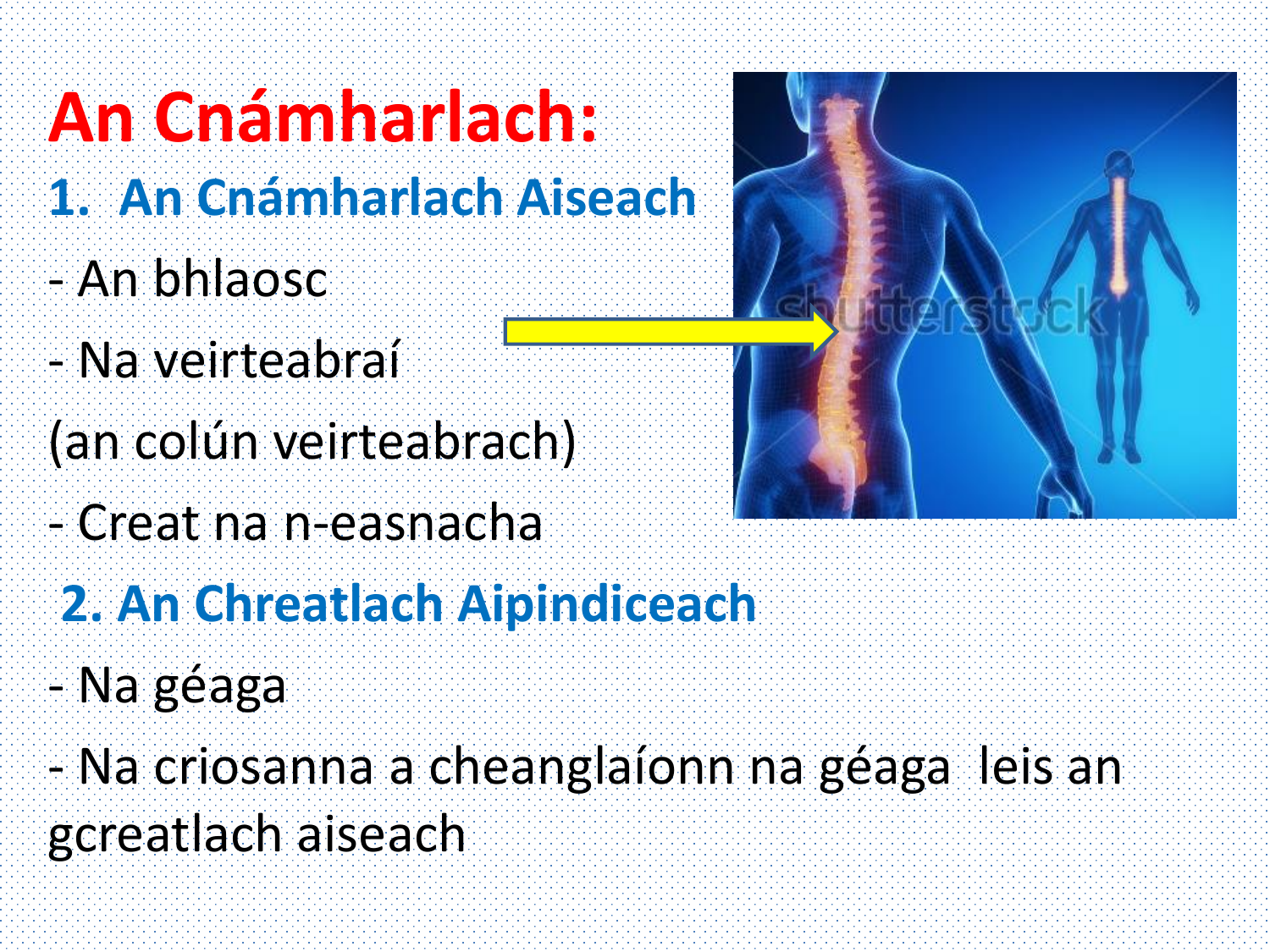#### **An Cnámharlach Aiseach**

#### **(a) An Bhlaosc:**

- An cráiniam cnámha comhtháite
	- le chéile.
- An giall uachtarach
- An giall íochtarach
- (**b) Creat na n-easnacha: Steirneam &**
- **12 phéire easna ceangailte le 12 veirteabra**.
- Péire 1 7 ceangailte leis an steirneam
	- $-$  Péire 8, 9, 10 ceangailte le péire 7 –
- Péire 11, 12 ar snámh níl aon
- cheangal chun tosaigh



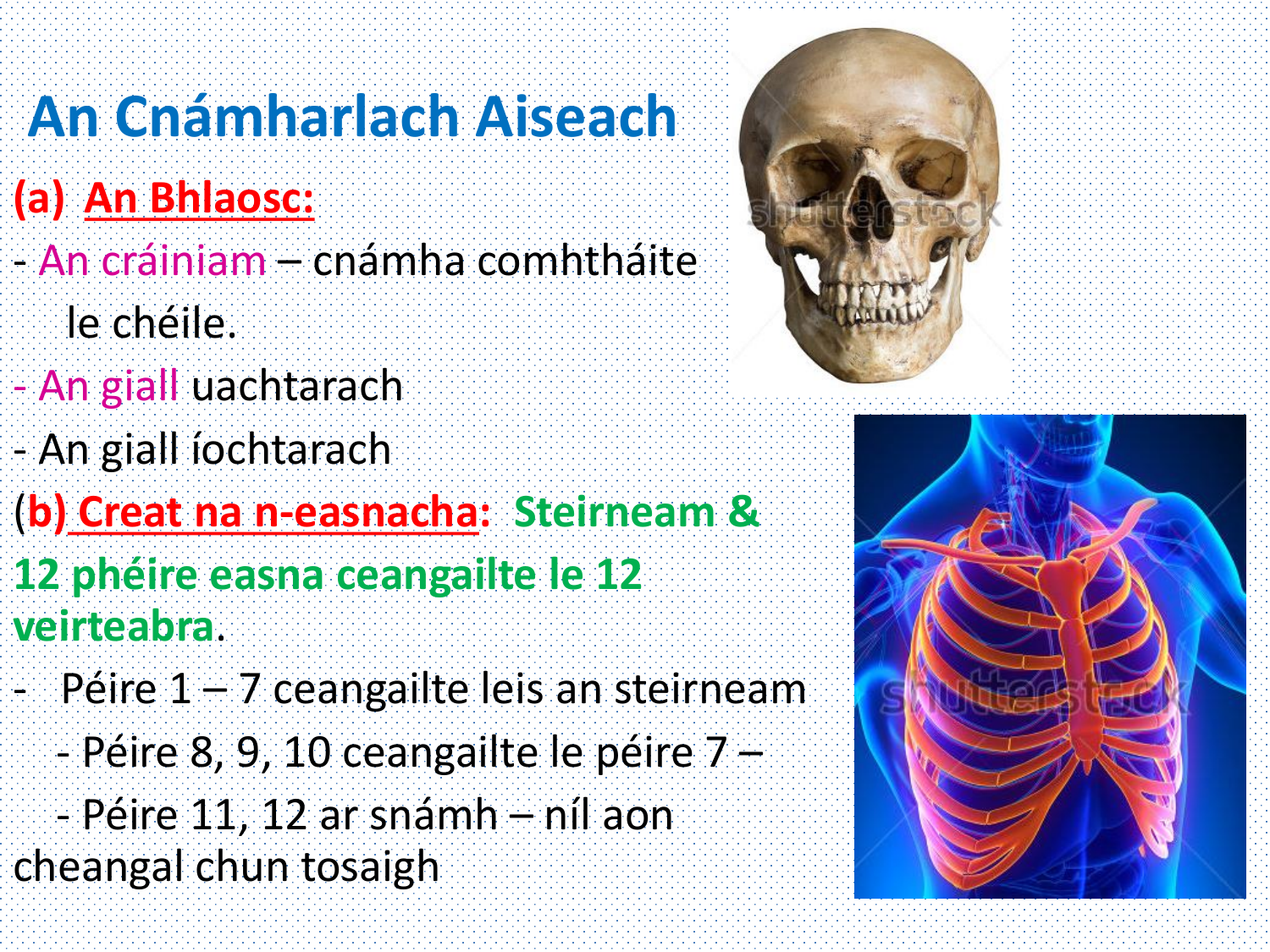#### **(c) 33 veirteabra:**

Roinntear na cnámha ina

5 réigiún:

**1. Ceirbheasach**: sa mhuineál, iompraíonn sé an bhlaosc

**2. Tóracsach**

**3. Lumbach**: caol an droma, tacaíocht don abdóman

**4. Sacrach**: na cromáin

**5. Eireaballach**: an t-eireaball

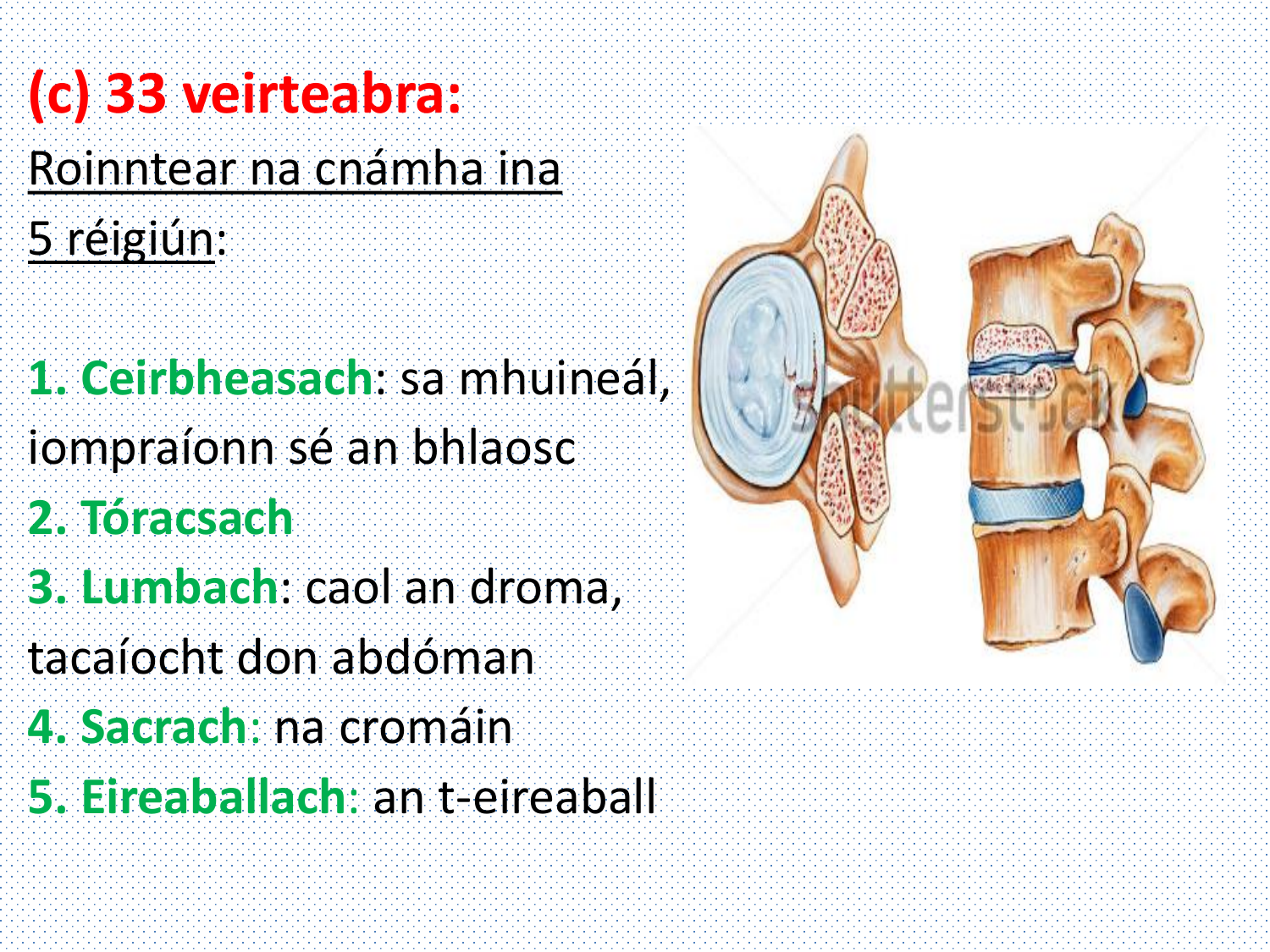# **2. An Cnámharlach Aipindiceach**

• Na Guaillí, Crios Peilbheach (an cromán), na géaga (tosaigh & deiridh)

- **1. Gualainn: (Crios brollaigh)**
- Cnámha na lámh ceangailte

- **2 chuid sa Ghualainn:**
- **- An slinneán** cnámh triantánach
- **- An clabhacal** ceangailte leis an steirneam & an slinneán.

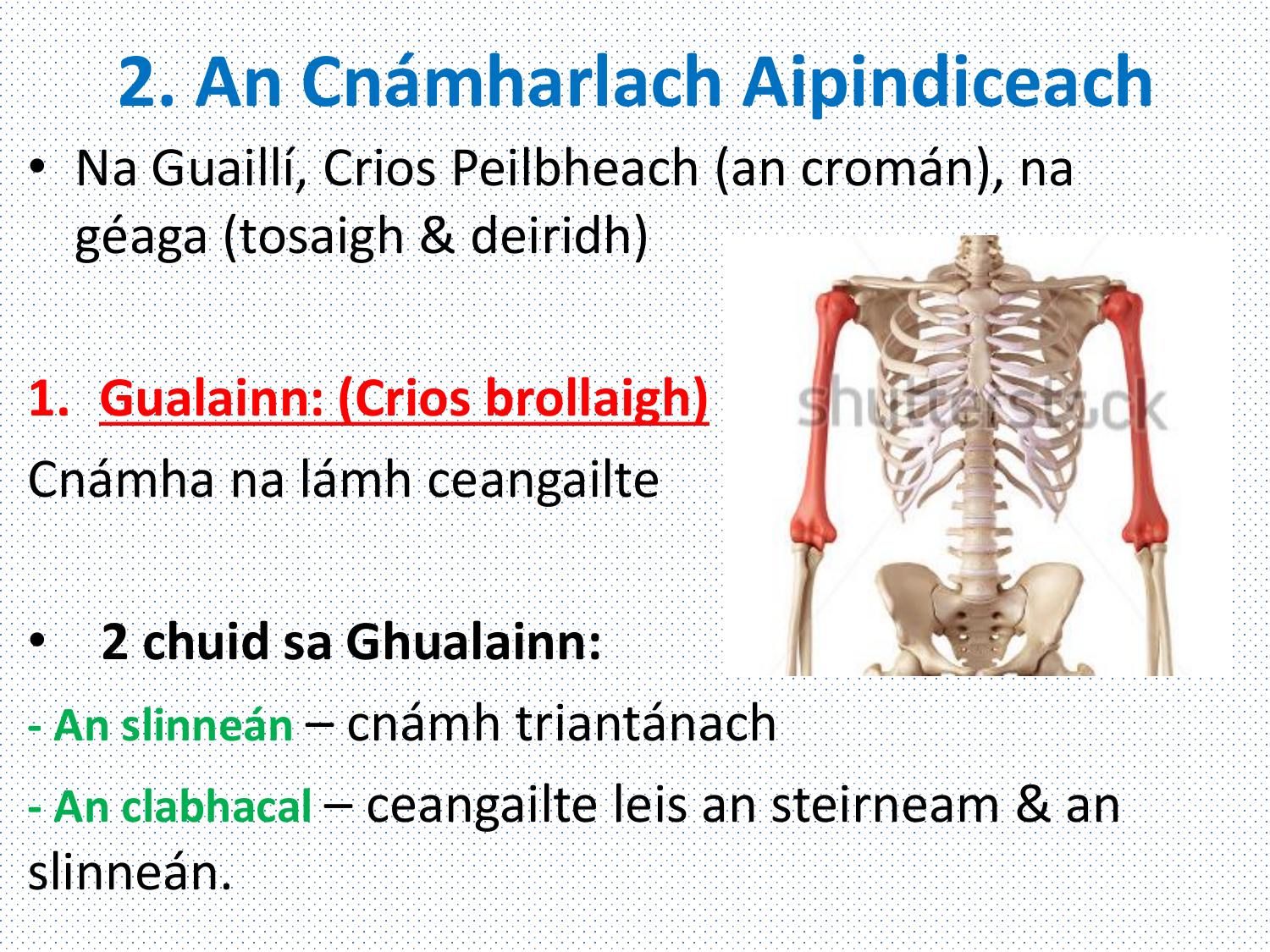#### **2. Crios peilbheach:**

#### 2 leath.

Tá 3 chnámh i ngach leath

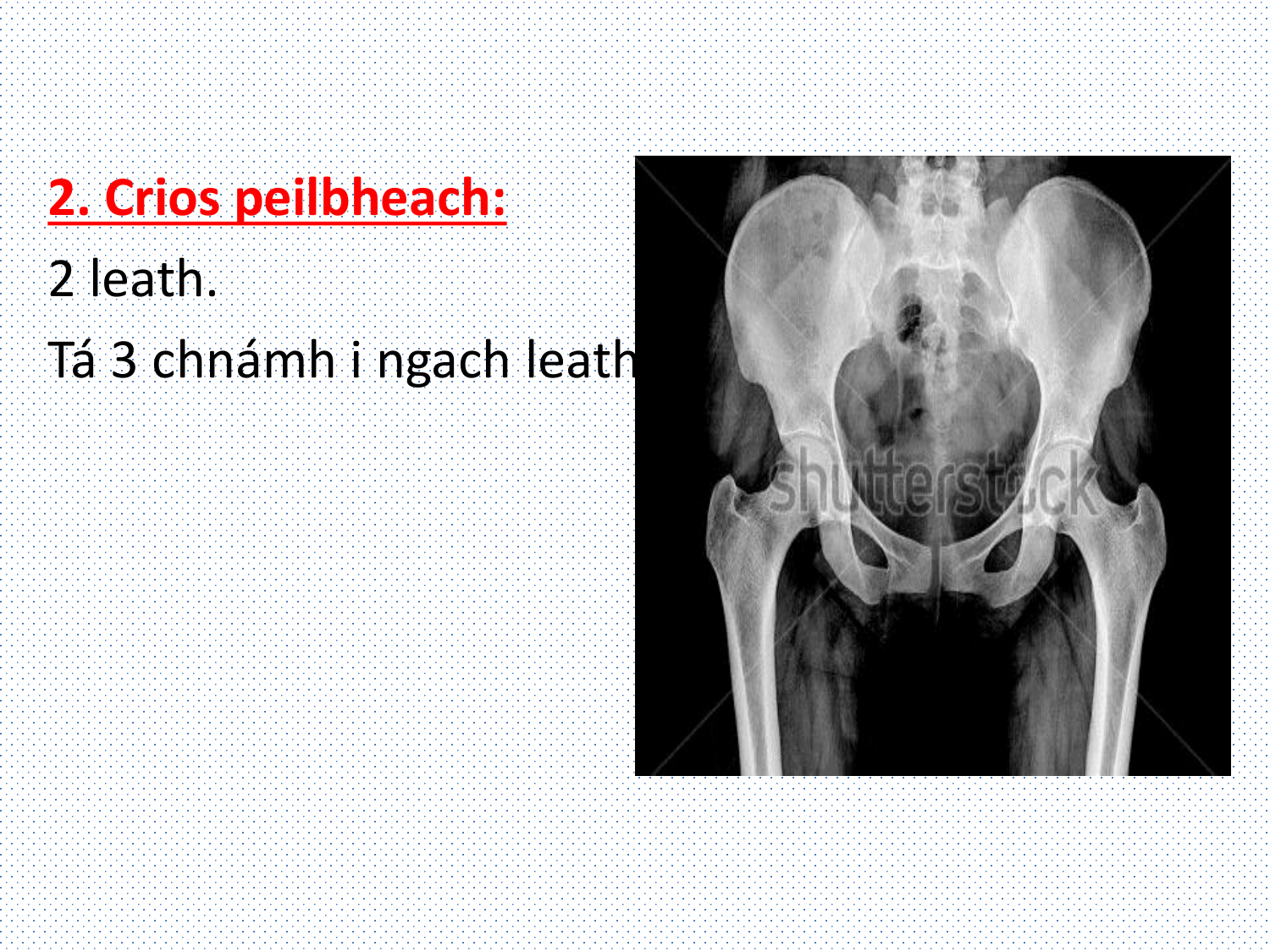#### **3. Géaga tosaigh: Lámha**

- Húiméireas cnámh uachtar ghéag na láimhe
- Ga & Ulna cnámha íochtaracha ghéag na láimhe
- Cnámha carpacha 8 gcnámh sa rosta
- Cnámha meiteacarpacha 5 chnámh sa lámh
- Na falaing 3 cinn i ngach méar, 2 cheann san ordóg

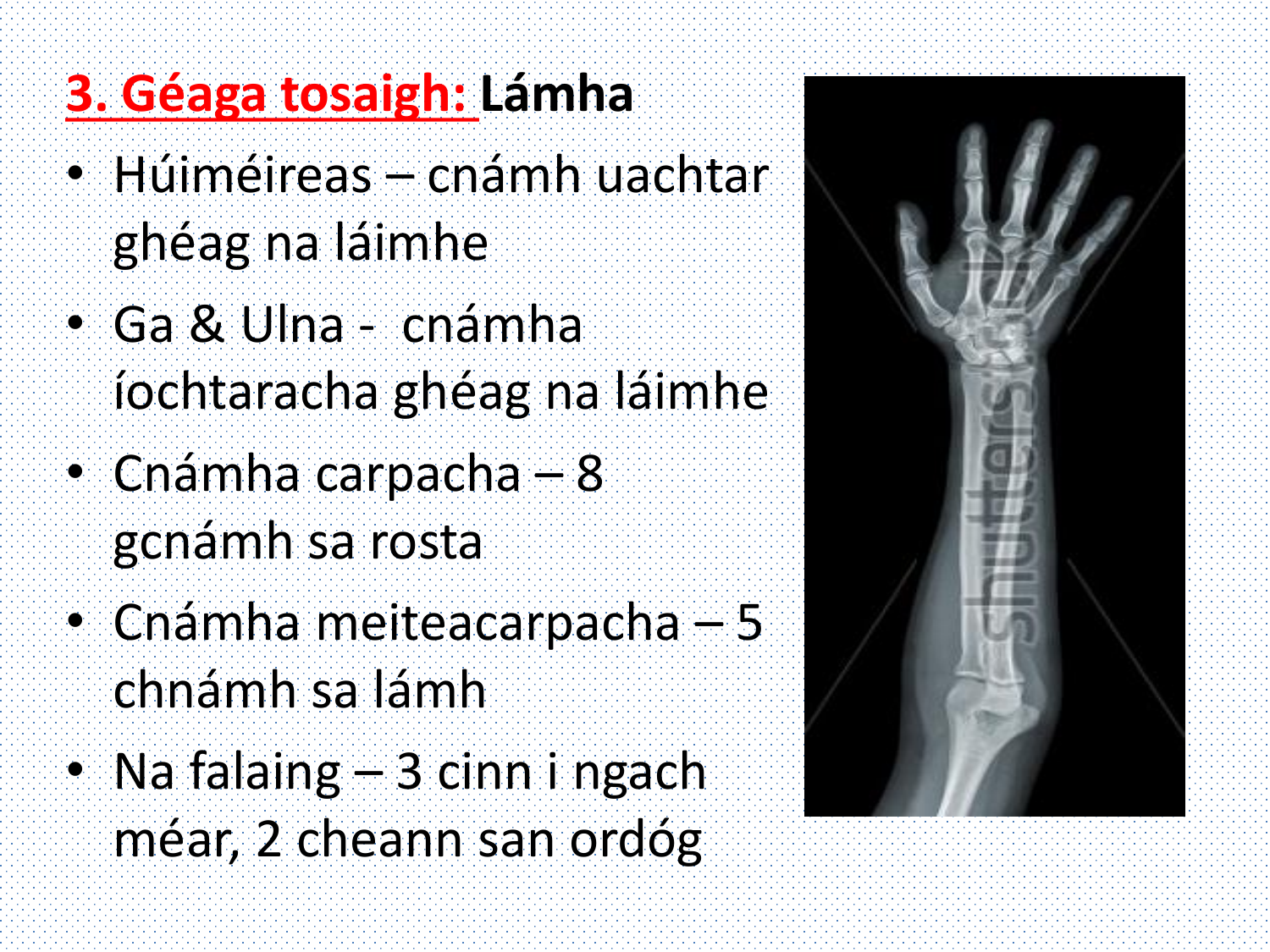# 4. **Géaga deiridh:** Cosa

- Féimear cnámh uachtar ghéag na coise
- Pláitín na glúine (patella). Cnámh a chlúdaíonn alt na glúine
- Tibia & Fiobúl cnámha íochtaracha na coise
- Cnámha tarsacha 7 gcnámh sa rúitín
- Cnámha meiteatarsacha 5 chnámh sa troigh
- Na falaing 3 cinn i ngach méar coise, 2 cheann in ordóg na coise

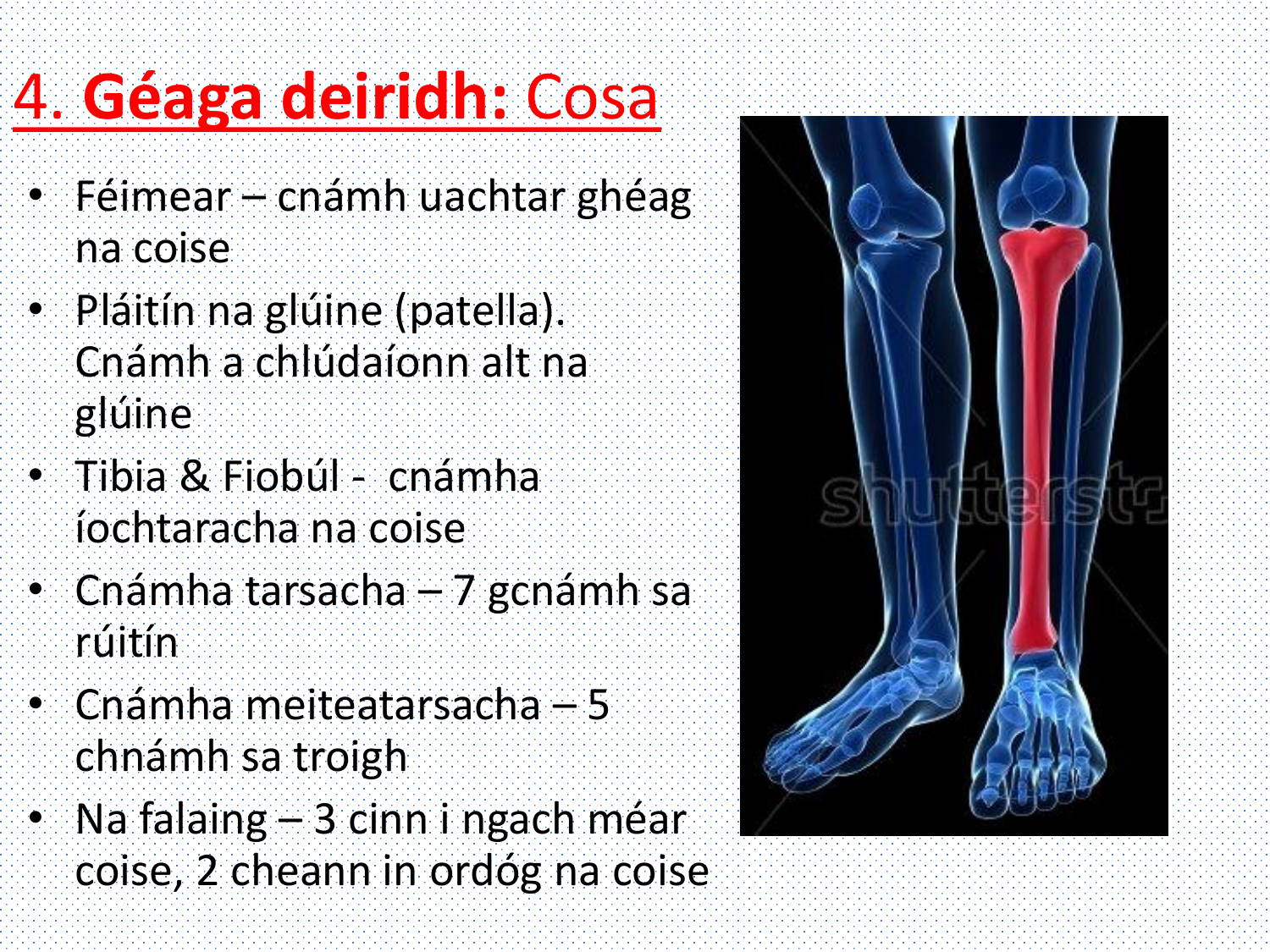# **Na hAilt**

**Na háiteanna ina mbuaileann dhá chnámh le chéile**.

- Trí phríomhchineál ailt atá ann:
	- **1. Alt daingean** (comhtháite): Alt nach mbíonn aon ghluaiseacht idir na cnámha. Cnámha nasctha le chéile gan loingeáin .i. an bhlaosc.
- *Ní ligeann siad do na cnámha gluaiseacht* **2. Alt so-ghluaiste** – diosca loingeáin idir cnámha an dromlaigh.



**Cé go bhfuil ailt éagsúla ann, bíonn an bunstruchtúr céanna acu.**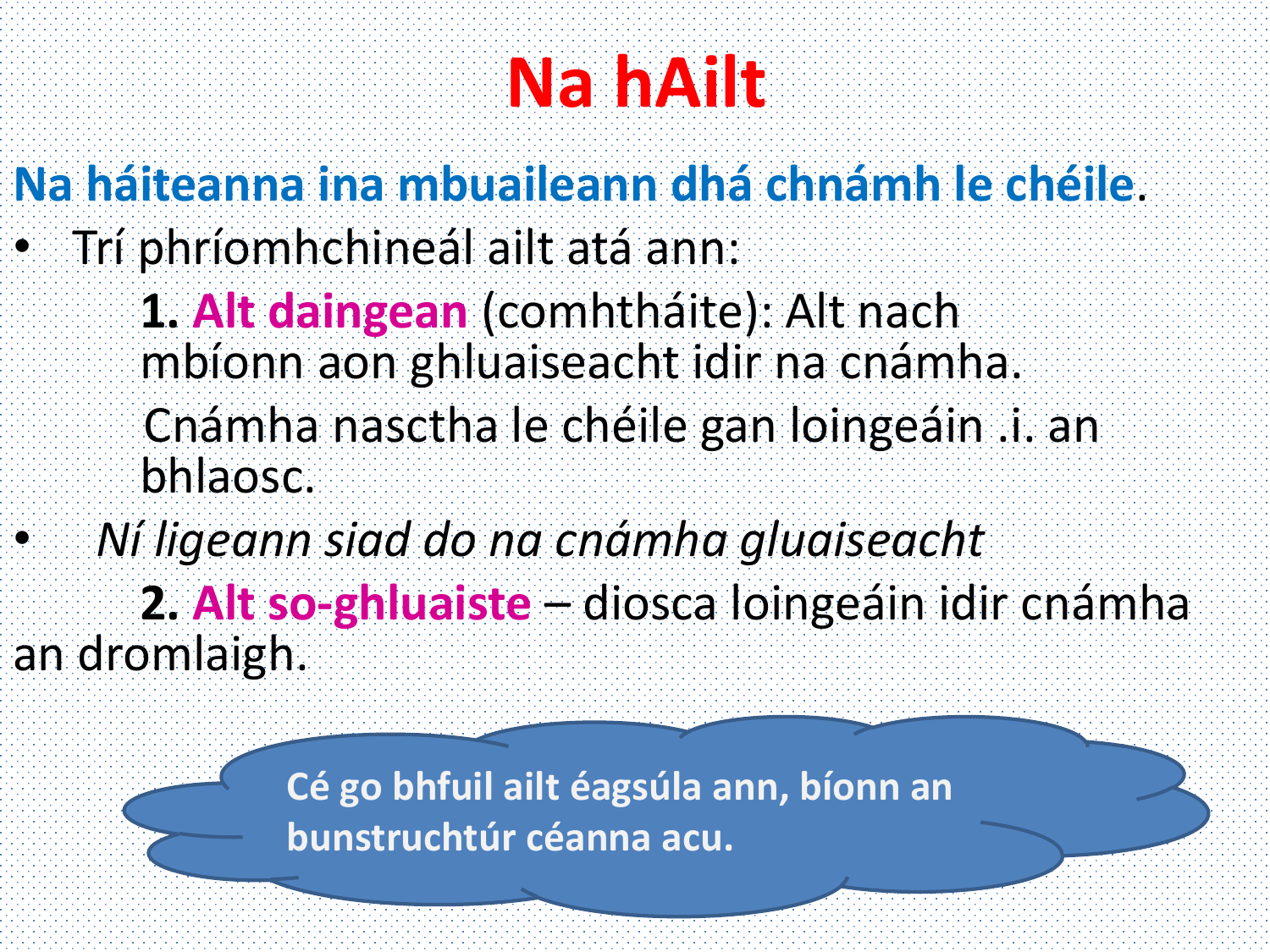### **3. Alt sionóibhiach:** Alt a ghluaiseann **(4)**

• *Ligeann na hailt seo do na cnámha gluaiseacht.*

\_\_\_\_\_\_\_\_\_\_\_\_\_\_\_\_

- **(a)Alt úll & cuas**: Gluaiseann na cnámha i ngach treo. M.sh. an cromán & **\_\_\_\_\_\_\_\_\_\_**.
- **(b) Alt bacánach**: Gluaiseacht in aon treo amháin. m.sh.
- **(c)Alt maighdeogach**: An t-alt ag bun an chloiginn a ligeann duit an cloigeann a bhogadh suas, síos agus ó thaobh go taobh.
- **(d) Alt sleamhnach**: sleamhnaíonn na cnámha thar a chéile m.sh. rúitín/rosta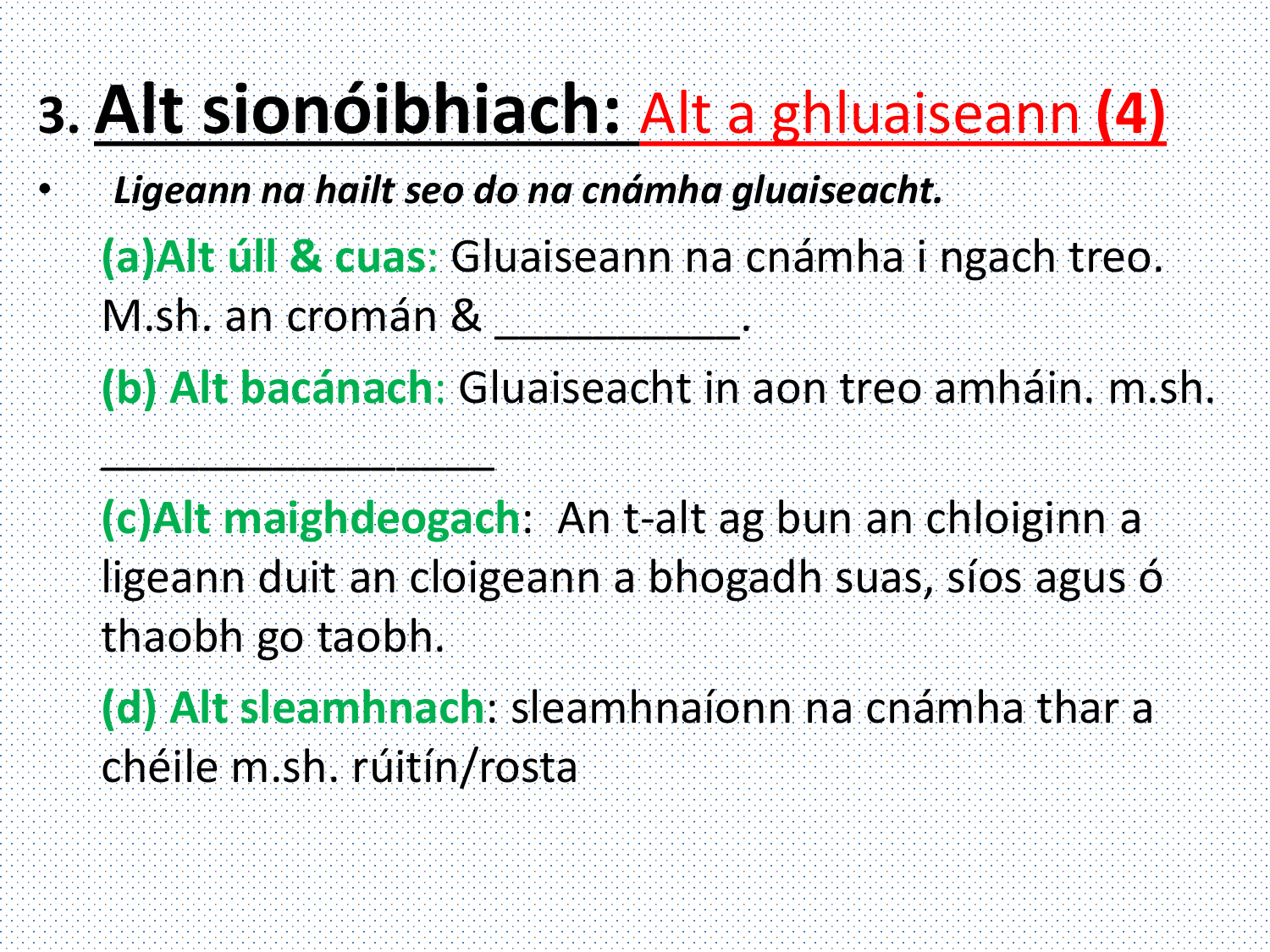# **Struchtúr Ailt Shionóibhiach**

#### **An Ghlúin**

**-**

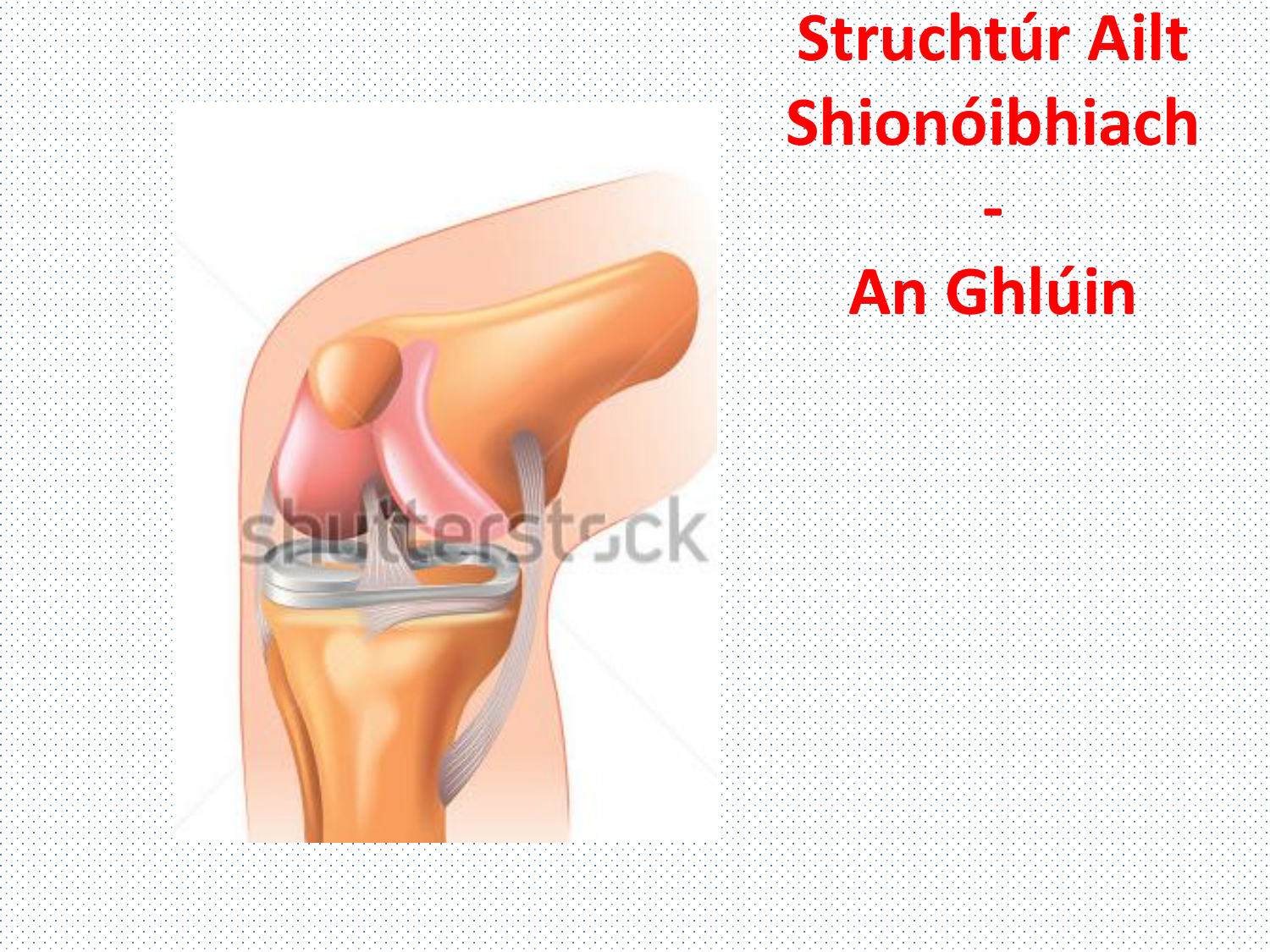

(i) Tarraing léaráid chun an struchtúr atá ar alt sionóibhiach a thaispeáint. Cuir lipéid ar **thrí** chuid, seachas cnámha, den alt atá tarraingthe agat.

(ii) Mínigh feidhmeanna na dtrí chuid a bhfuil lipéad curtha agat orthu.

(iii) Ainmnigh neamhord den chóras matánchnámharlaigh.

(iv) Tabhair cúis a d'fhéadfadh a bheith leis an neamhord atá ainmnithe agat in (iii) agus mol cóireáil dó.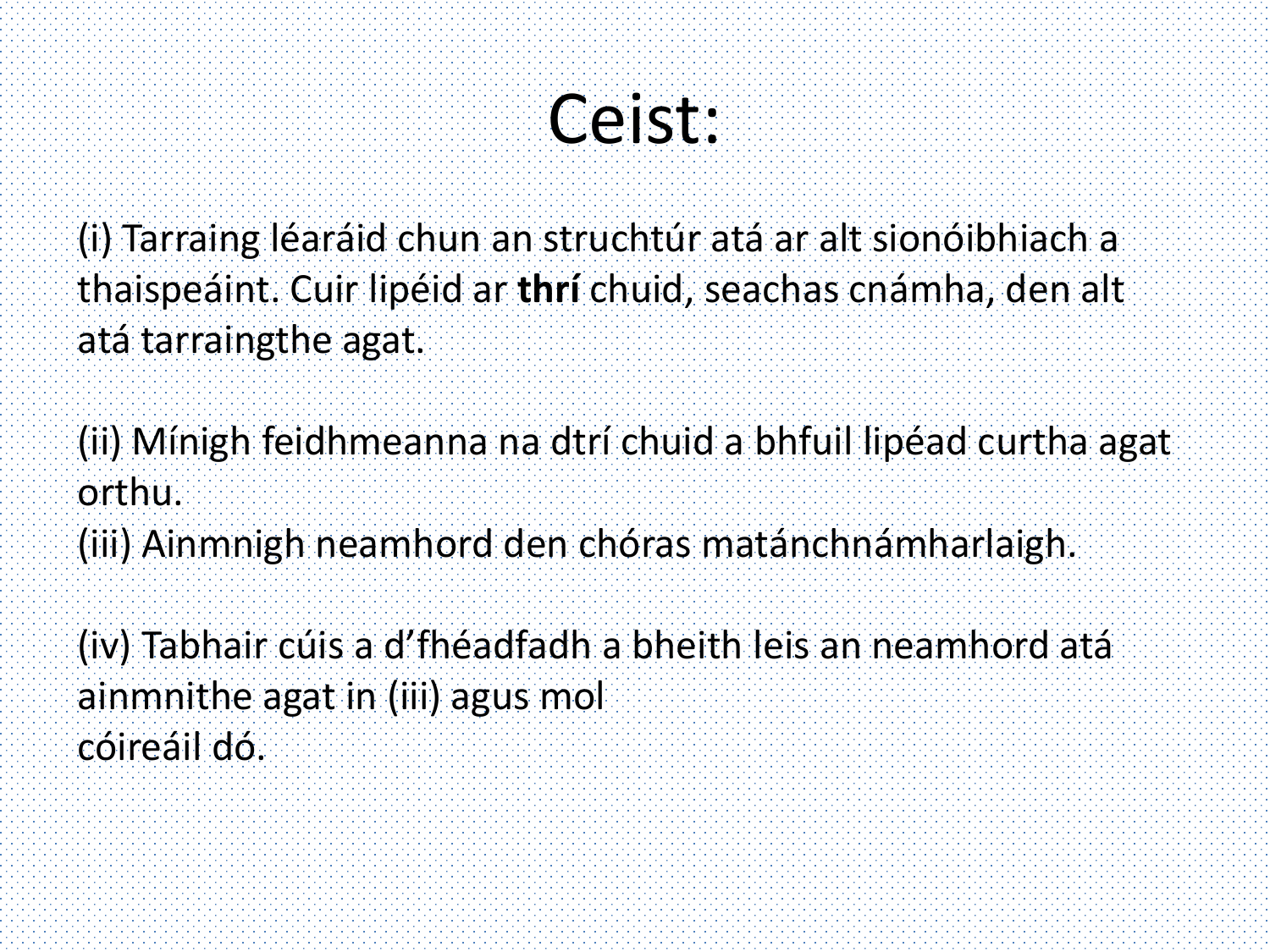# **Struchtúr Cnáimhe**

- Tá codanna **BEO** (cnámhchealla, snáithíní próitéine) **&** codanna **NEAMHBHEO:** (cailciam, fosfar) sa chnámh.
- Taobh amuigh, tá **snáithíní próitéine =** an pearoistéam
- Laistigh de seo, tá sraith de
- **Cnámh dhlúth** déanta as:
- cnámhchealla (oistéablast)
- An-chuid fuileadán
- ag bun/barr na cnáimhe (eipifís) agus sa diaifís.

**Cnámh**

**dhlúth**

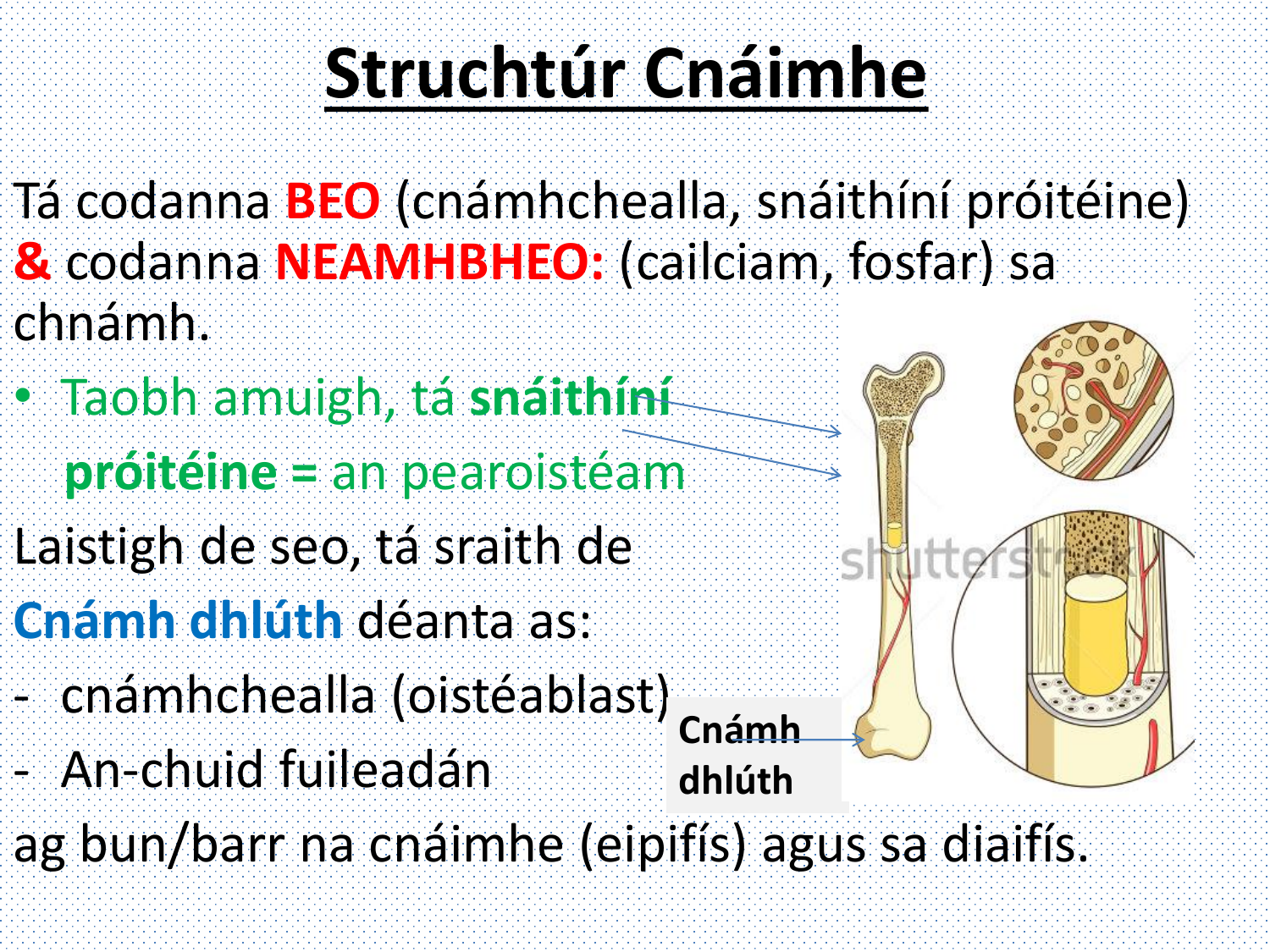• Laistigh den tsraith seo, tá **cnámh spúinsiúil**: Struchtúr laitíseach a bhíonn ar an gcnámh seo & spásanna ann. Faightear smior dearg sna spásanna seo.

• **Smior dearg**: le fáil sna spásanna sa chnámh spúinsiúil. Áit ina dhéantar fuilchealla. • **Smior buí**: Smior nach ndéanann fuilchealla. Líonta le

saill.

<http://www.youtube.com/watch?v=8d-RBe8JBVs&feature=related>

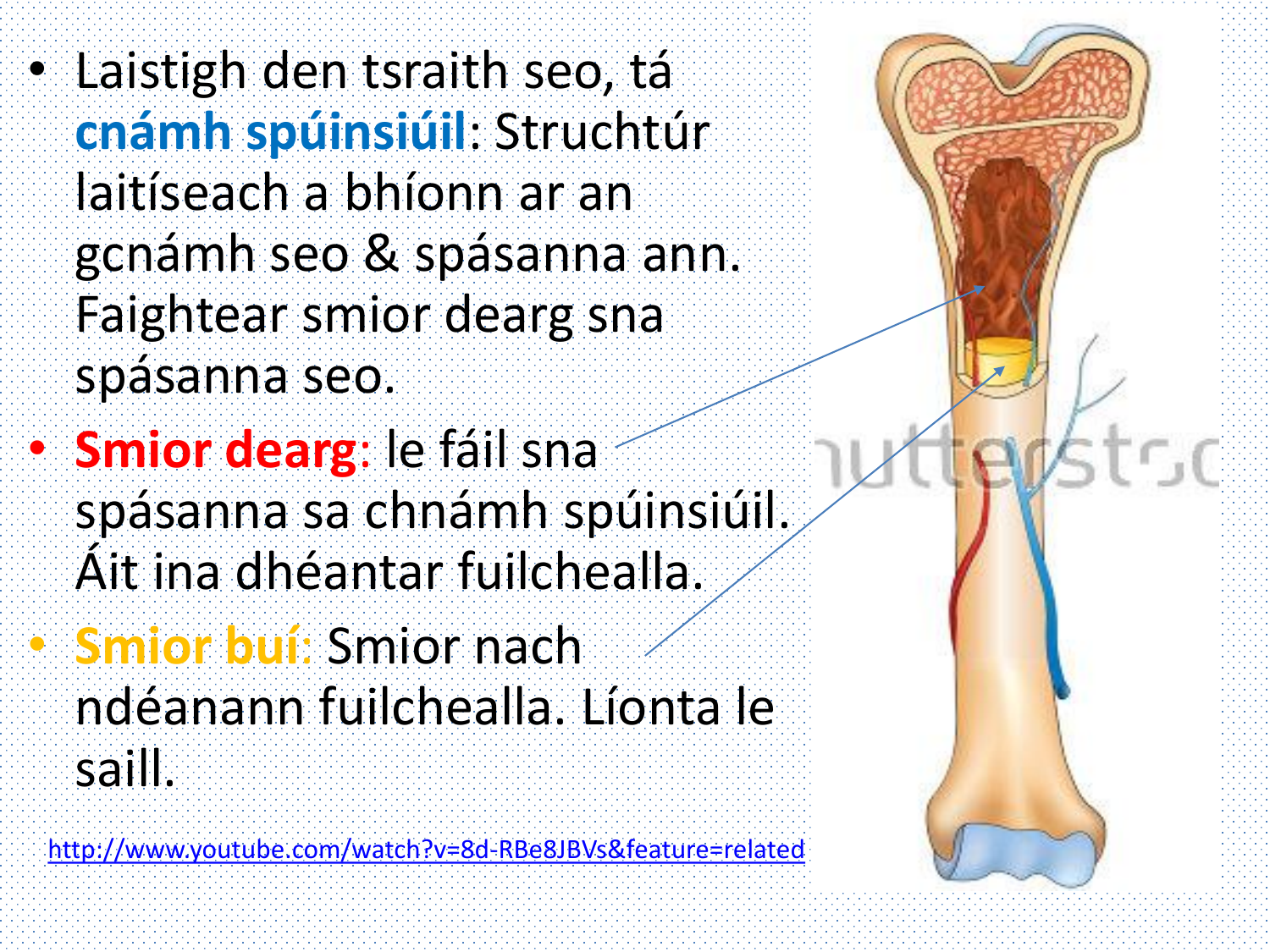• **Loingeáin**: Fíochán righin crua solúbtha (collaigin) atá i maitrís de s hala inn cailciam & fosfar. Ní bhíonn fuileadáin nó néaróga iontu. Faightear iad ag ceann na cnáimhe, sa  $\&$  sa  $\&$ 



**C** 

 $\sqrt{2}$ 

**Déanann na hoistéablastaí cnámh dhlúth anseo**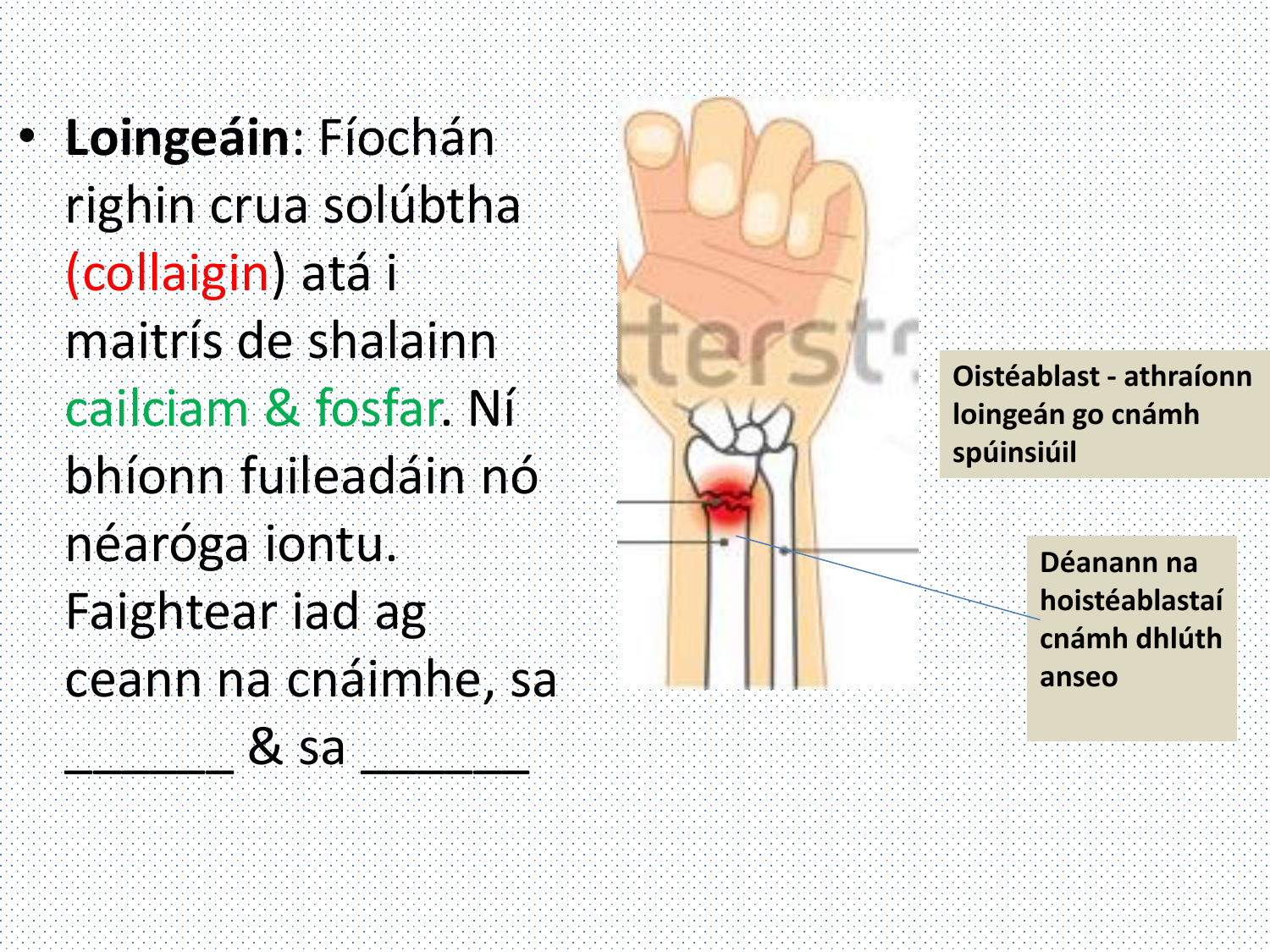### **Foirmiú na gCnámh (Cnámhú): (Ardl.)**

#### • **Suth** – cnámharlach déanta as loingeáin (athraíonn sé go cnámh le haois) =

**Cnámhú**



• Fásann cnámh in áit an loingeáin de réir mar a fhásann an suth & i mblianta tosaigh an pháiste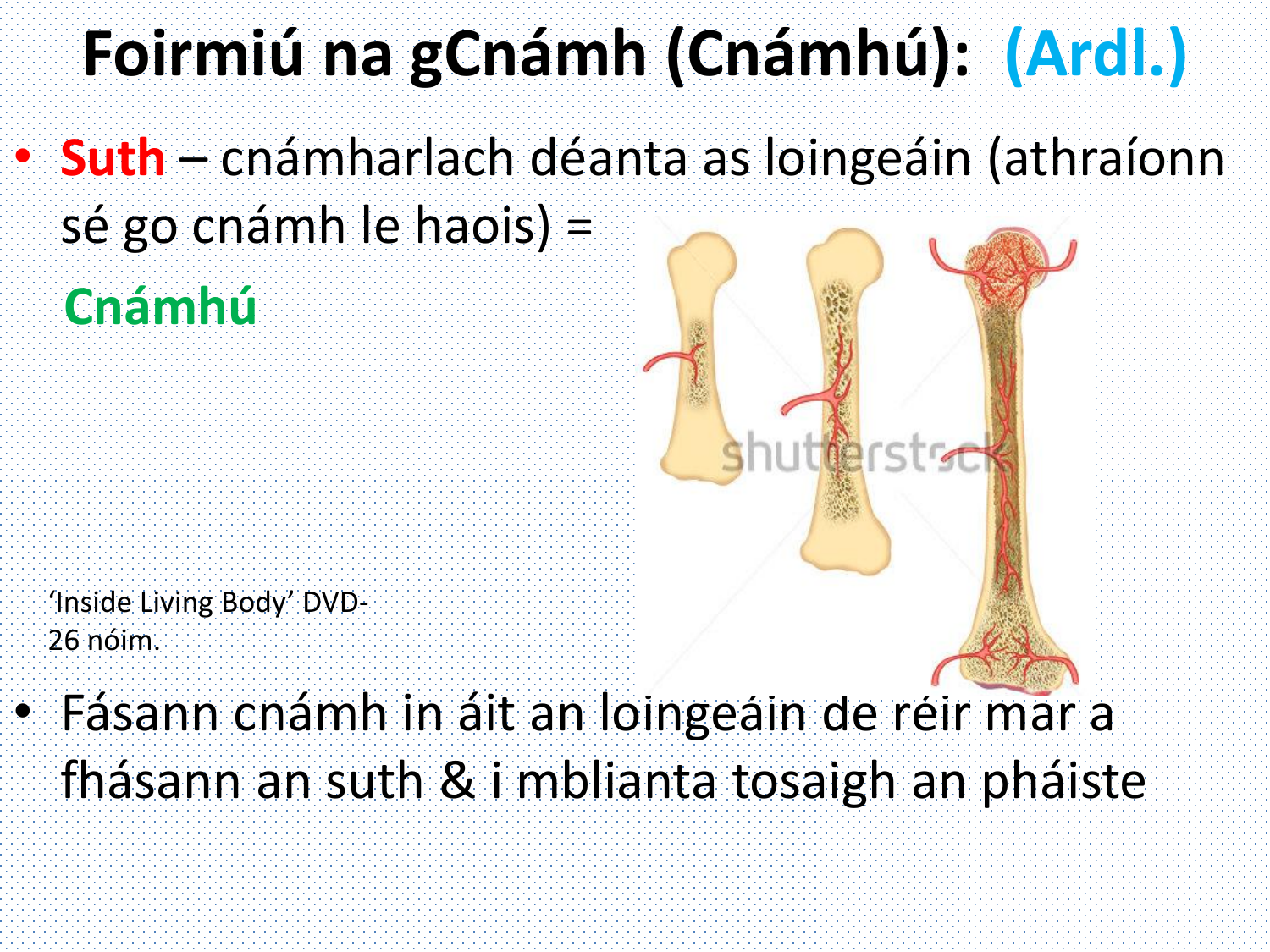# **Fás Cnáimhe - na hOistéablastaí**

• **Oistéablastaí** is cúis le déantús cnáimhe

•

- Ní stopann déantús cnáimhe sa duine fásta. Bíonn cnámh á briseadh síos & á hathtógáil i gconaí!
- Cealla eile, **oistéaclastaí**, a bhriseann síos an chnámh & a scaoileann cailciam isteach san fhuil.
- Rialaíonn an hormón paraitíoróideach é seo.
- Sainítear roinnt oistéablastaí sa chnámh nua tugtar **oistéicítí** orthu.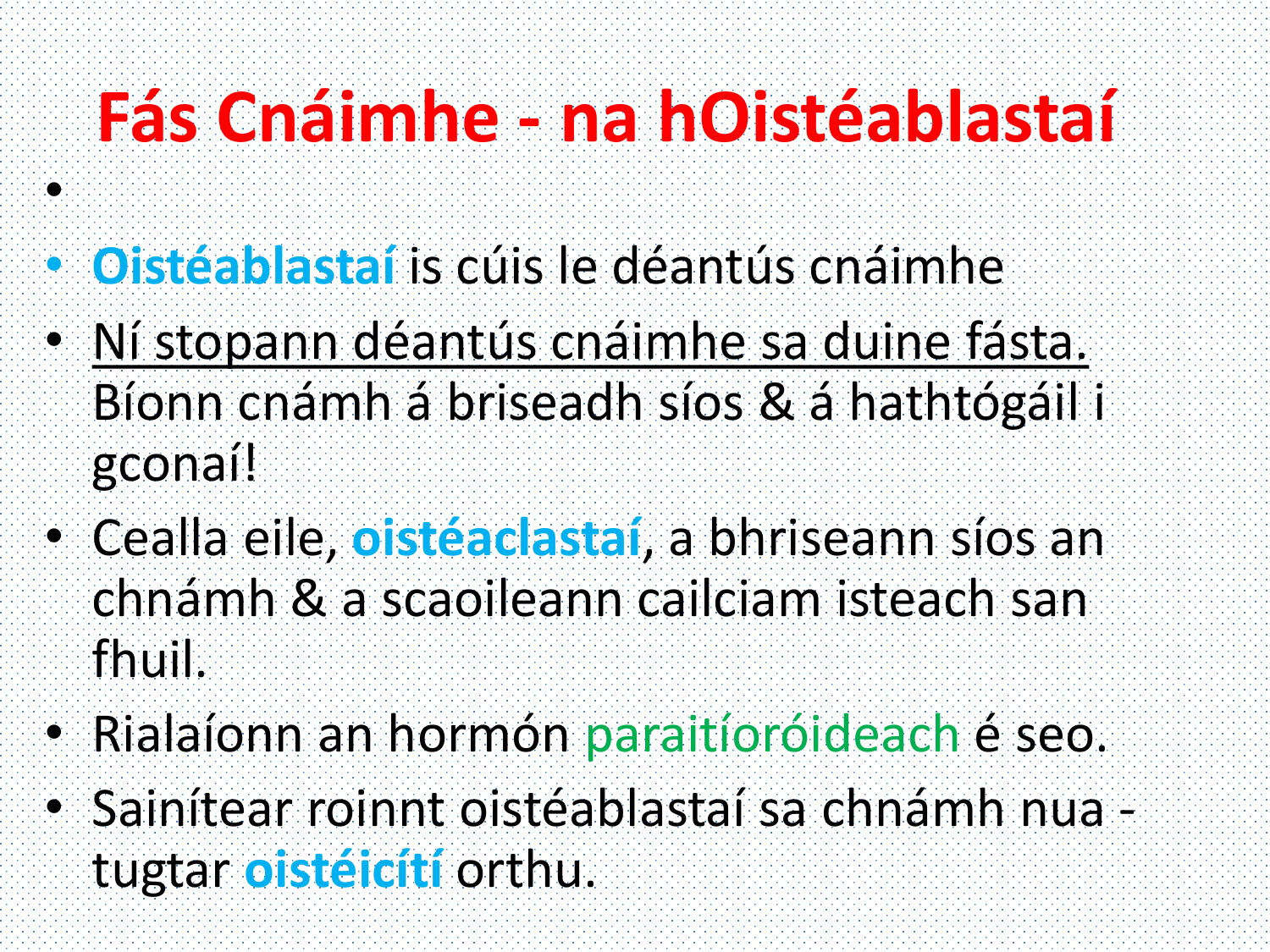# **Cealla na gCnámh - Ceisteanna**

1. **a** thugtar ar na cealla a leagann síos

cnámh nua.

- 2. **\_\_\_\_\_\_\_\_\_\_\_** a thugtar ar na cealla a bhriseann síos an chnámh nuair a bhíonn gá le breis calciam sa sruth fola.
- 3. Rialaíonn an hormón \_\_\_\_\_\_\_\_\_\_\_\_\_\_ an scaoileadh calciam seo sa choirp.
- 4. Is iad na Leanglaíonn cnámh amháin le ceann eile ag alt.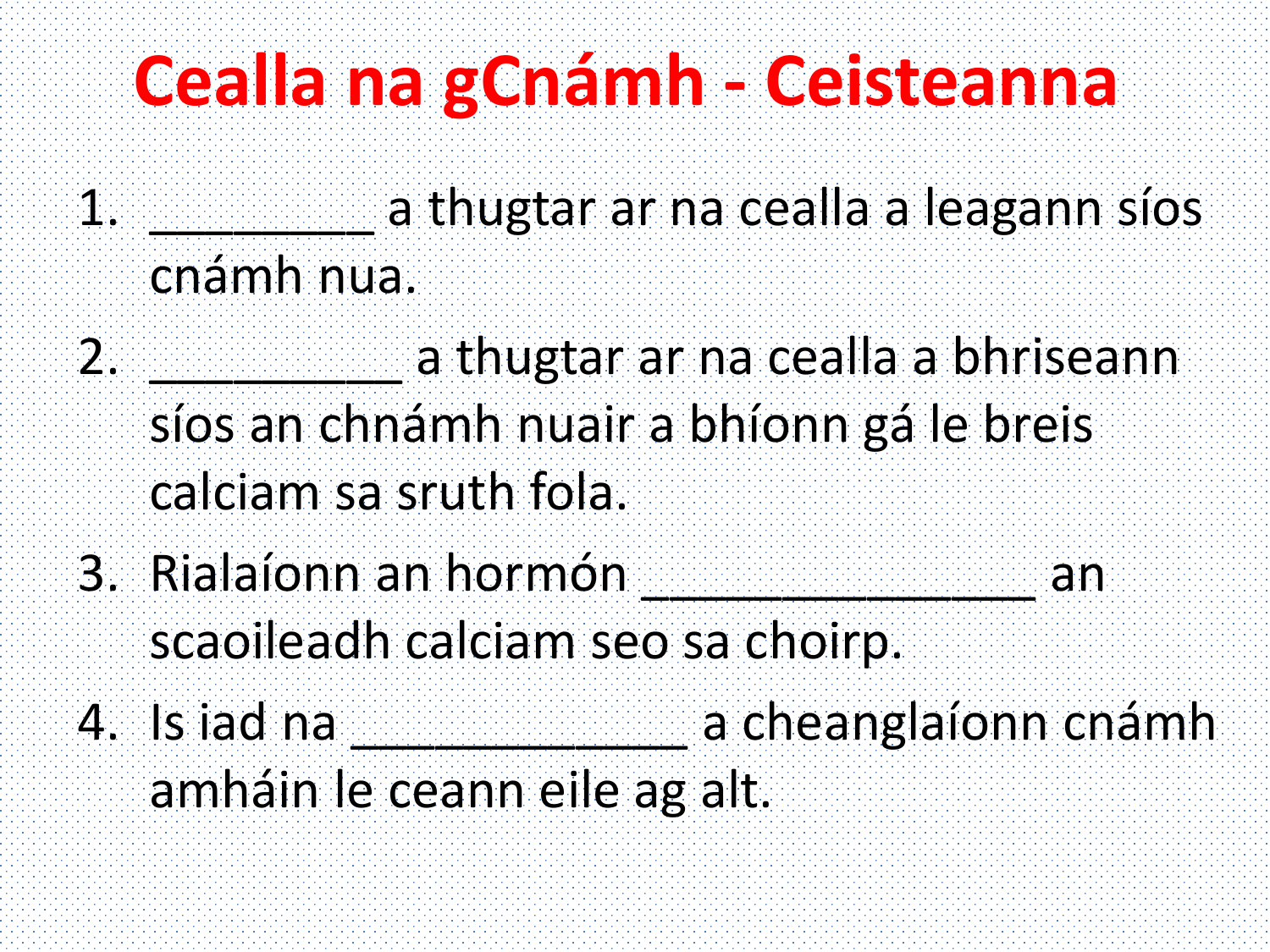# **Fadhbanna Cnámharlaigh**

**1.Oisté-airtríteas:** Nuair a ídítear na hailt níos tapúla ná mar a dheisítear iad. Déantar damáiste dóibh.

- Tarlaíonn an damáiste seo uaireanta de bharr galar uathimdhíonach
- Réiteach: déantar athsholáthar bréagach ar an alt atá caite. m.sh. sa chromán.

[http://video.about.com/arthritis/Chronic-](http://video.about.com/arthritis/Chronic-Rheumatism-Hand.htm)Rheumatism-Hand.htm

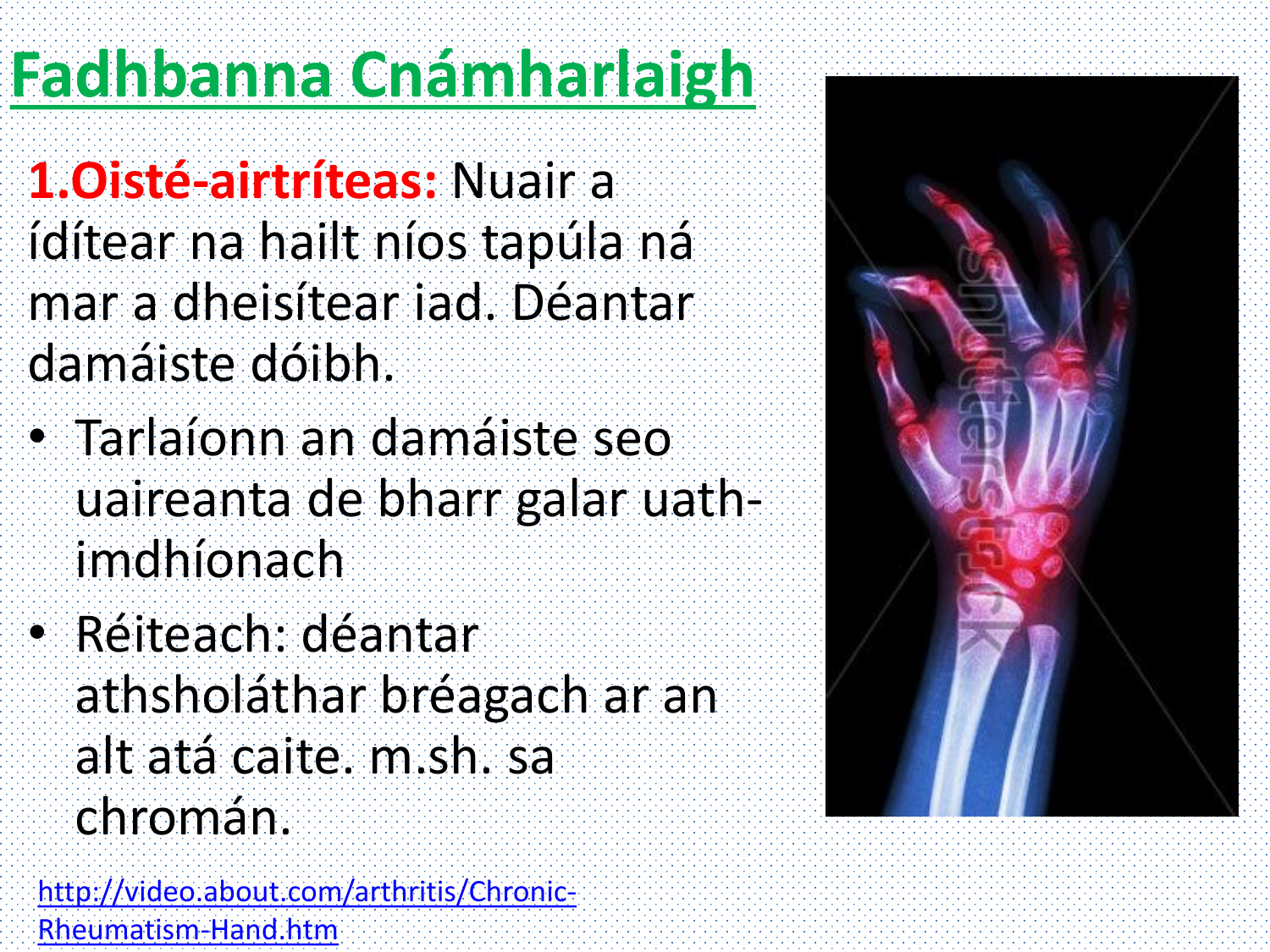#### **2. Oistéapóróis**:

**Cad é?** laghdú ar dhlús na gcnámh le haois. Briseann na cnámha go héasca. **Cúis?** Aois, laghdú hormóin (níos coitianta i mná nuair a laghdaíonn leibhéal na héastraigine).

**Cóireáil/Réiteach:** méadú ar an méid cailciam & vit D a thógtar isteach nó i gcásanna áirithe HRT.

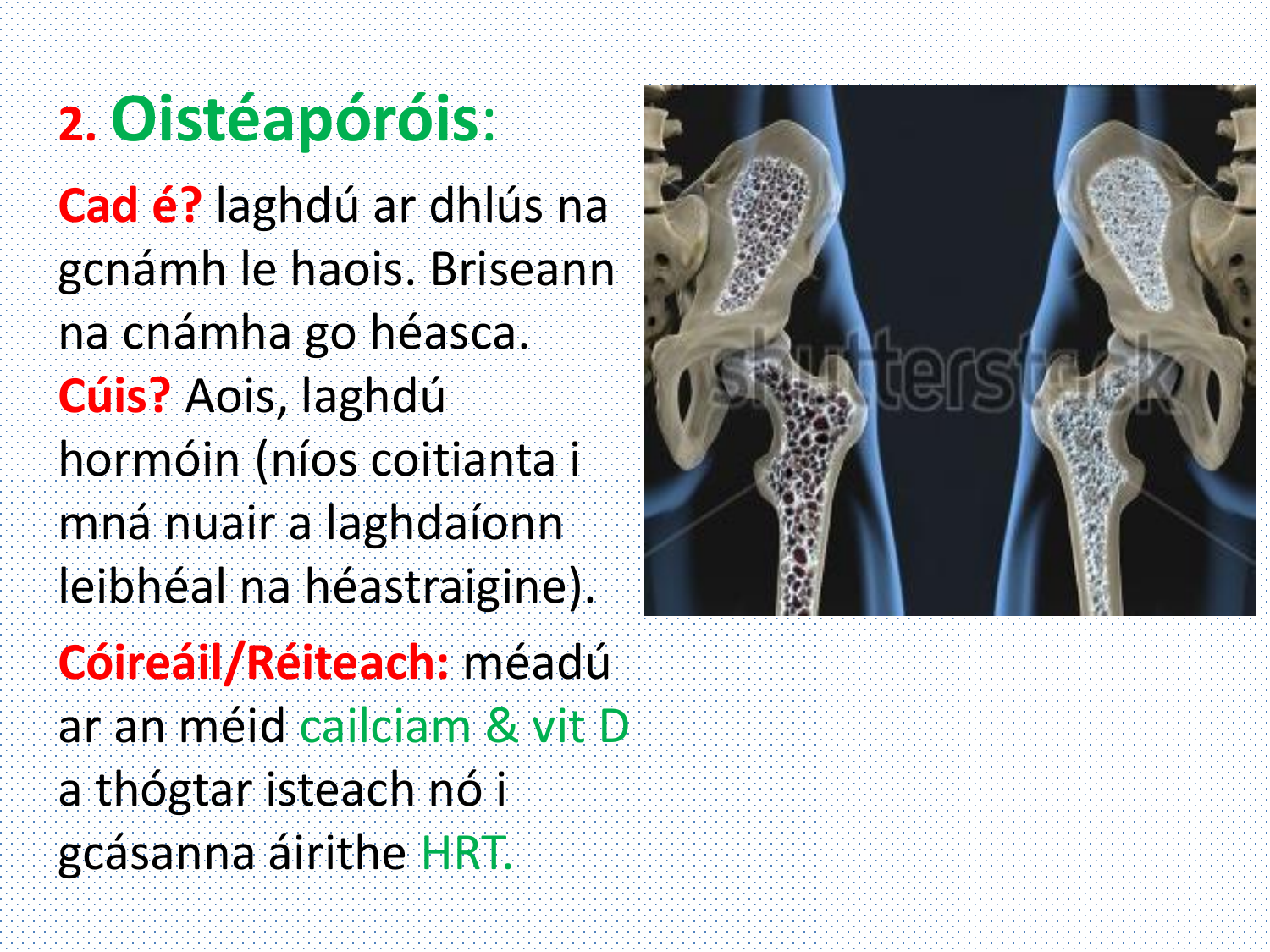# **Na Matáin**

Trí chineál matáin a fhaightear sa chorp

**1. Matán Mín (Ainneonach)**

**2. Matán Cairdiach**

**3. Matán Creatlaí (Deonach)**



**Matán Creatlaí**

**Matán Cairdiach**

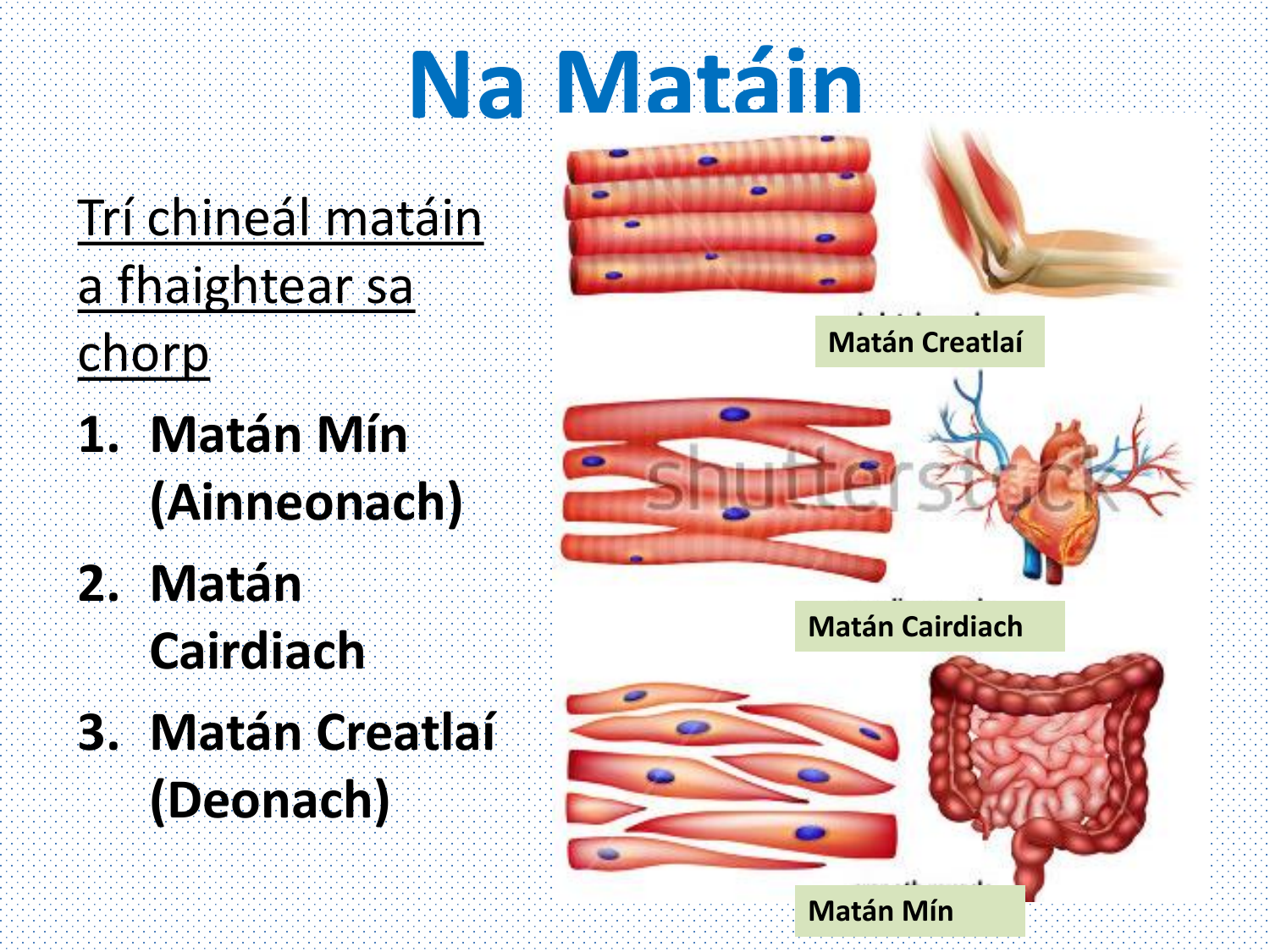# **1. Matán Mín:**

• Matán ainneonach; NÍL sé faoi riail na tola

**Suíomh:** mar líneáil i bhfeadáin an choirp m.sh. conair an bhia, artairí & féitheanna, agus an lamhnán

#### **Riail na hInchinne** faoi

stiúir an medulla oblongata & crapann sé i ngan fhios dúinn

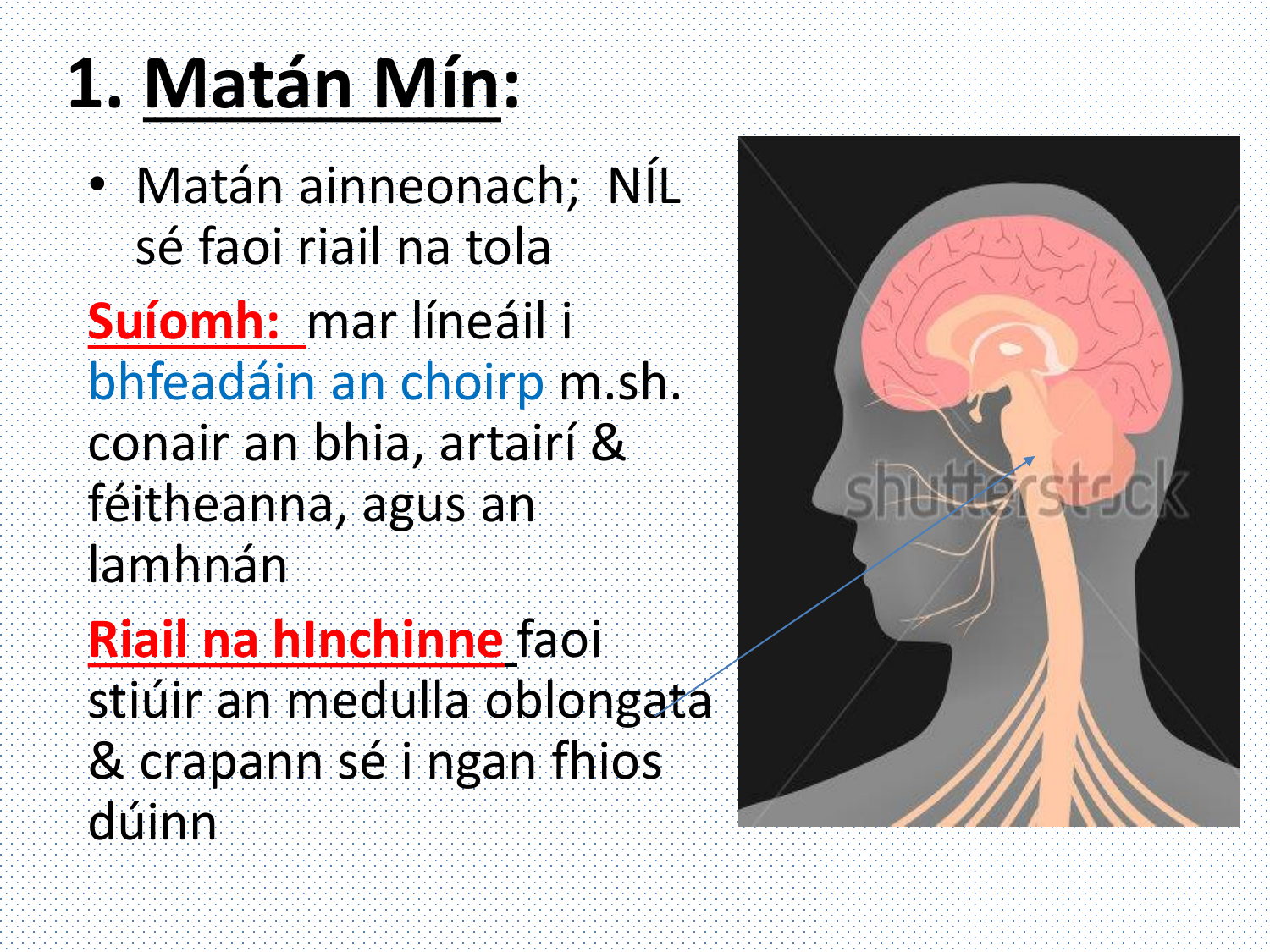#### **2. Matán Cairdiach**:

**Suíomh:** Sa **chroí** a fhaightear matán cairdiach. **Tionchar Inchinne?:** Crapann sé faoina **stiúir féin (séadaire)** de bharr ríoga leictreacha a ghineann sé féin.

Ní thuirsíonn sé riamh

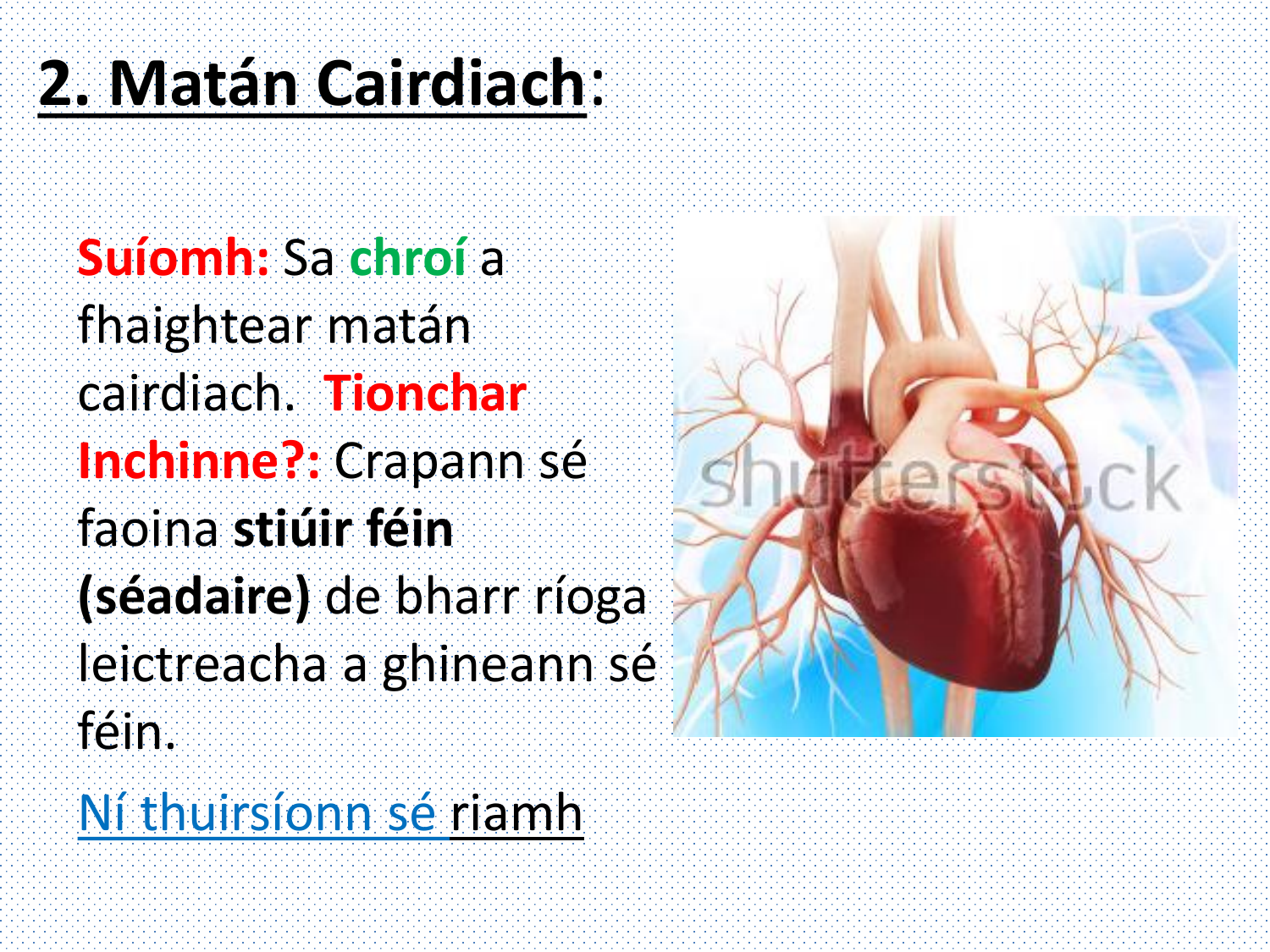# **3. Matáin Creatlaí/Cnámharlaigh**

**Suíomh:** ceangailte leis an gcnámharlach.

**Tionchar Inchinne?:** crapann sé faoi riail na tola de réir teachtaireachtaí ón inchinn.

**Gluaiseacht:** is iad is cúis le gluaiseacht an choirp toisc go bhfuil na matáin ceangailte leis na cnámha.

Feidhmíonn siad ina **bhfrithphéirí.**

Nuair a chrapann ceann amháin síneann sé an ceann eile.

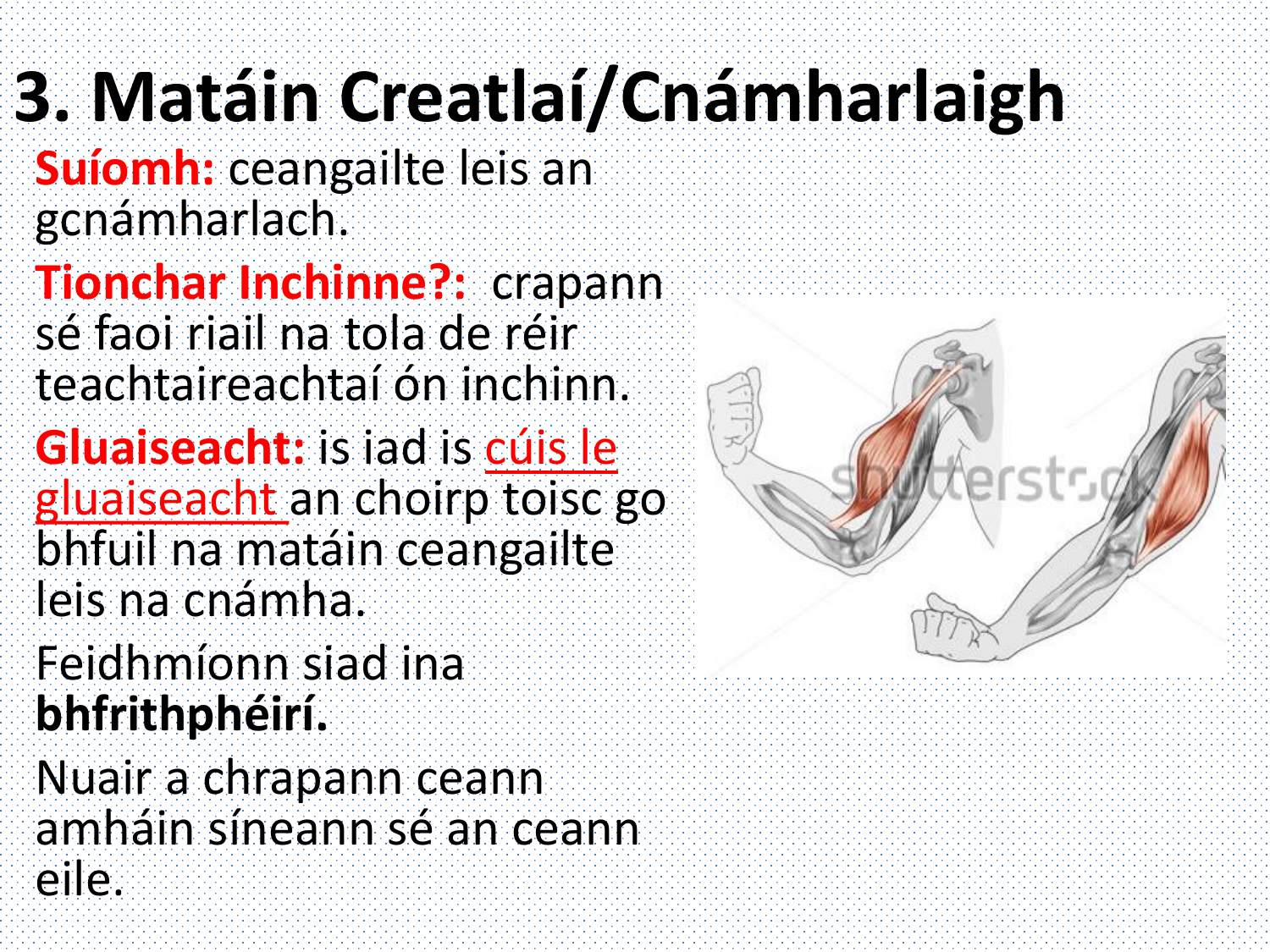# **Frithphéirí matán:**

• De bharr sin, oibríonn matáin i bpéirí chun na cnámha a dhíriú.



• M.sh. an bhícéips & an trícéips a bhaineann le hardú & ísliú na láimhe.